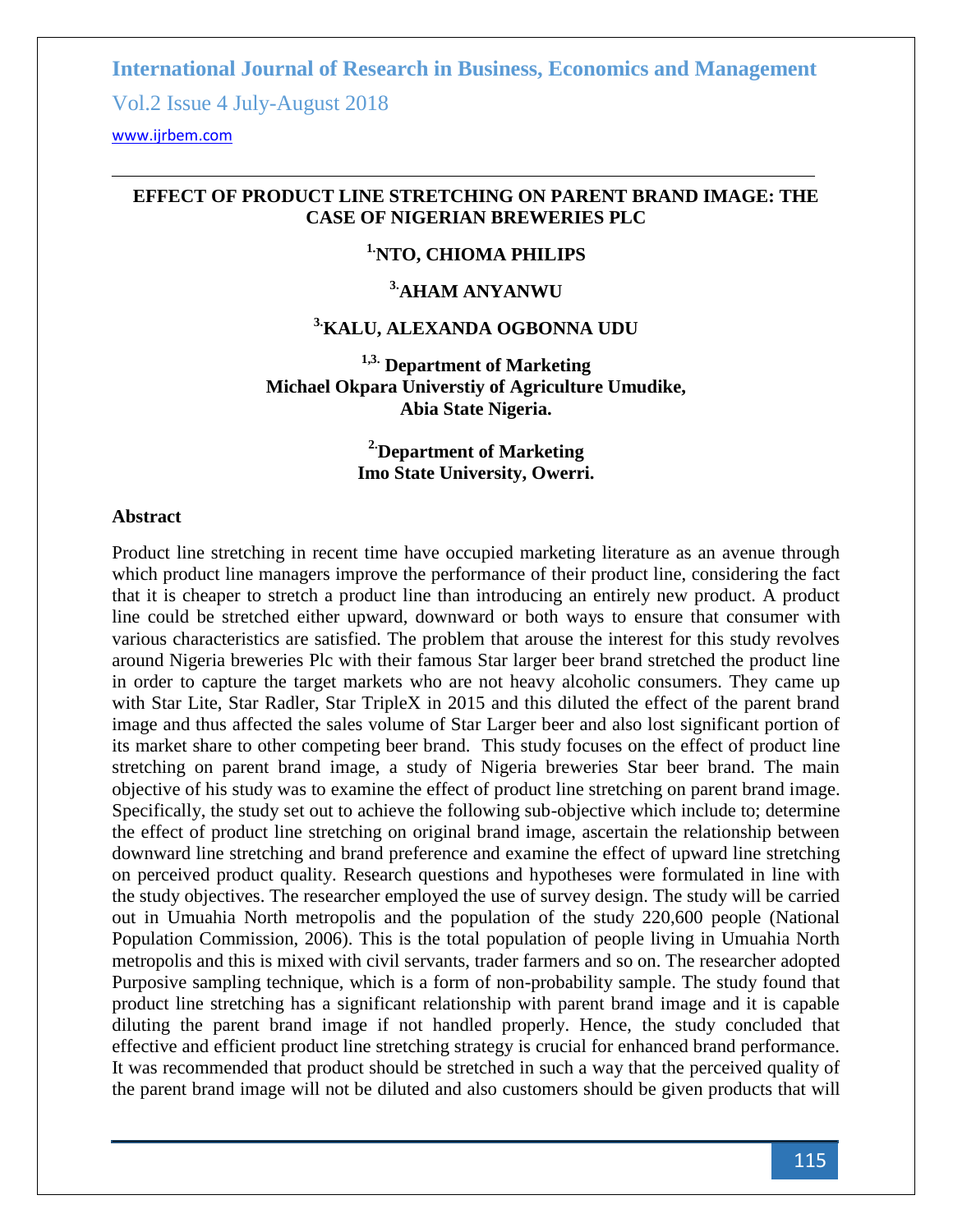Vol.2 Issue 4 July-August 2018

<www.ijrbem.com>

meet their expectations. The major limitation of the study revolves around the small sample size and scope that was selected for the study. Hence future studies should endeavor to increase the sample size and also expand the scope of the study.

#### **Introduction**

Over the last decade, brand extension has become one of the hottest subjects in brand management. Recent international surveys conclude that 60 to 80 percent of marketing directors favor brand extensions over new brands while about 10 to 15 percent give equal consideration to extensions and new brands and less than 5 percent prefer launching new products (Park, 2015).

Product is considered to be one of the most critical elements of the marketing mix. Distribution, promotion, and pricing strategies depend very heavily upon what the product is, its attributes, and its function (Keller, 2008). Products encompass a wide range of goods, services, ideas, and personalities. Getting the product right is the single most important activity of marketing.

A product line is a group of products that are closely related because they function in a similar manner, are sold to the same customer groups, are marketed through the same types of outlet, or fall within given price ranges (Kotler & Armstrong, 2013). Line stretching is an expanding strategy by a company where the new products are launched in the same product line but beyond the current product range with some additional or different features. Line stretching can be done down market, up market or both ways.

A company offering middle class or upper class product line to current market may offer a new product line to the lower market also (Kotler & Keller, 2008). Downward stretching occurs when a company that is located at the upper end of the market later stretches its lines downwards. The firm may have first entered the upper end to establish a quality image with the intention to roll downwards later. It may be responding to an attack on the upper end by invading the low end (Kurtz, 2008).

Nigeria Breweries Plc is the pioneer and largest brewing company in Nigeria. It serves the Nigerian market and exports to other parts of West Africa. Star lager beer is one of the famous parent brands of the company which was launched in June 1949 (Owomoyela, Ola & Oyeniyi, 2013). When the beer with bubbling foam was introduced to Nigerian market, it faced some risk as it was in competition with foreign beer brands, whiskey and palm wine (Okenyi, 2014). Star gained market ground and in 1960 was the market leader that was recognized at parties and ceremonies. From then till date, has really held a strong and larger market share in the beer market (PHB, 2013).

In recent time, entrants of new players in the industry have poised serious threat to the market position of the Star lager beer brand (Wole, 2017). Players like Guinness Breweries and SAB Miller launched similar products like Harp lager beer and Hero Lager beer to mention but a few (Olu, 2015). Hence it became imperatively important for Nigeria Breweries to continuously monitor their product lines to ensure that all the customers in the various segments are serviced and maintained.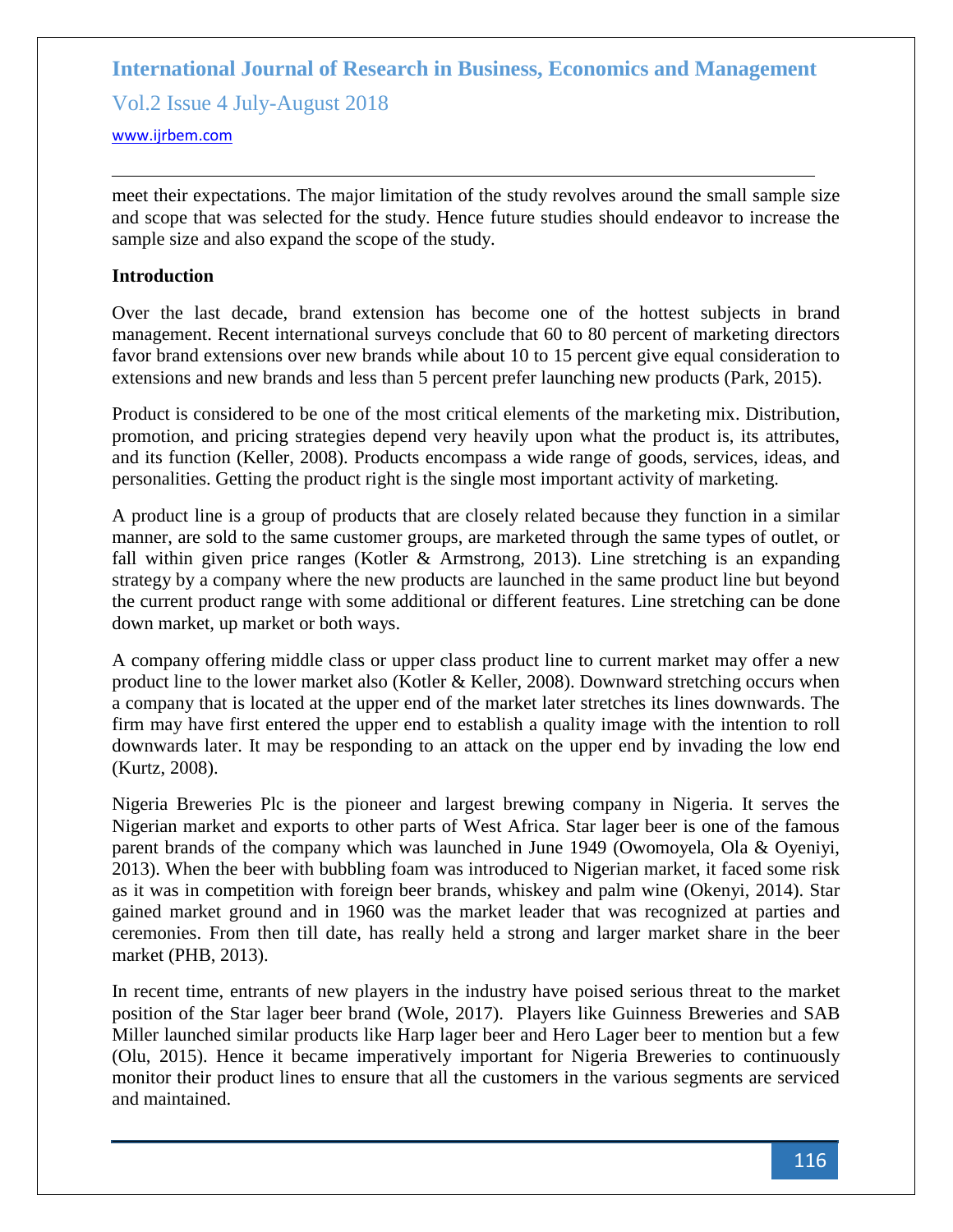Vol.2 Issue 4 July-August 2018

<www.ijrbem.com>

The Star lager beer product has been stretched so as to make sure that various segment of the market are being captured and serviced (Wole, 2017). The product was stretched through the introduction of Star Lite lager on February 2014, Star Radler on July 2015 and Star TripleX on September 2015 (Olu, 2015). With these stretched product lines, it have been possible for the company to satisfy heavy, average and light consumers of alcoholic beverages. These have helped the company to maintain the position key player in beer brewing and marketing in the Nigerian competitive market, considering its portfolio of high-quality product lines. Yet on daily baises, this competitive positon enjoyed by the Star lager beer is being threatened, hence it became imperative to examine product line stretching and Star lager brand image in Umuahia North metropolis of Abia State.

#### **Statement of the Problem**

In our contemporary competitive business environment, marketers are under intense pressure to account for their activities based on financial measures which include return on marketing investment (ROMI), return on sales (ROS), return on assets (ROA), and return on equity (ROE). These elements are always tied to short-term measures which replicate more current profitability than future customer preference of the organizations.

Hence, these measures do not always reflect the real success of marketing which is to gain longterm preference of customers, generate steady cash flow and maximize returns for shareholder. Firms resort to stretching their product line to increase their market share and instead of increasing market share, market cannibalization sets in and changing the brand image of the product.

Along with benefits, there are a number of disadvantages of product line stretching. There is the potential that the line stretching could harm the equity which has been developed by the parent brand (Loken & John, 2013). In recent years, brand extension was preferred by many companies not only to reduce cost but also to minimize the risk of product failure. It increases the chances of consumer acceptance due to awareness about parent brand.

Kim and Lavack (2016), opine that sometimes brand extension creates negative perception in consumer mind, which affect the reputation of parent brands as well.

In the beverage industry, most products that are introduced perform competitively in the marketing environment until the company executive decides to stretch their product line in order to gain more market share and enhance profitability (Olu, 2015). When this is done wrongly as has always been the case in the industry, the parent brand image is diluted and the predetermined objective of increasing sales volume is most times not achieved (O'Sullivan, 2014). This alone has forced most firms out of the competitive marketing environment. There are two common problems associated with product line stretching. Firstly, there is the cost of supporting the brand and secondly the risk of the stretched product line diluting the effect of the parent brand.

Nigeria breweries Plc with its famous Star lager beer brand stretched the product line in order to appeal to less heavy alcoholic consumers. They came up with Star Lite, Star Radler, Star TripleX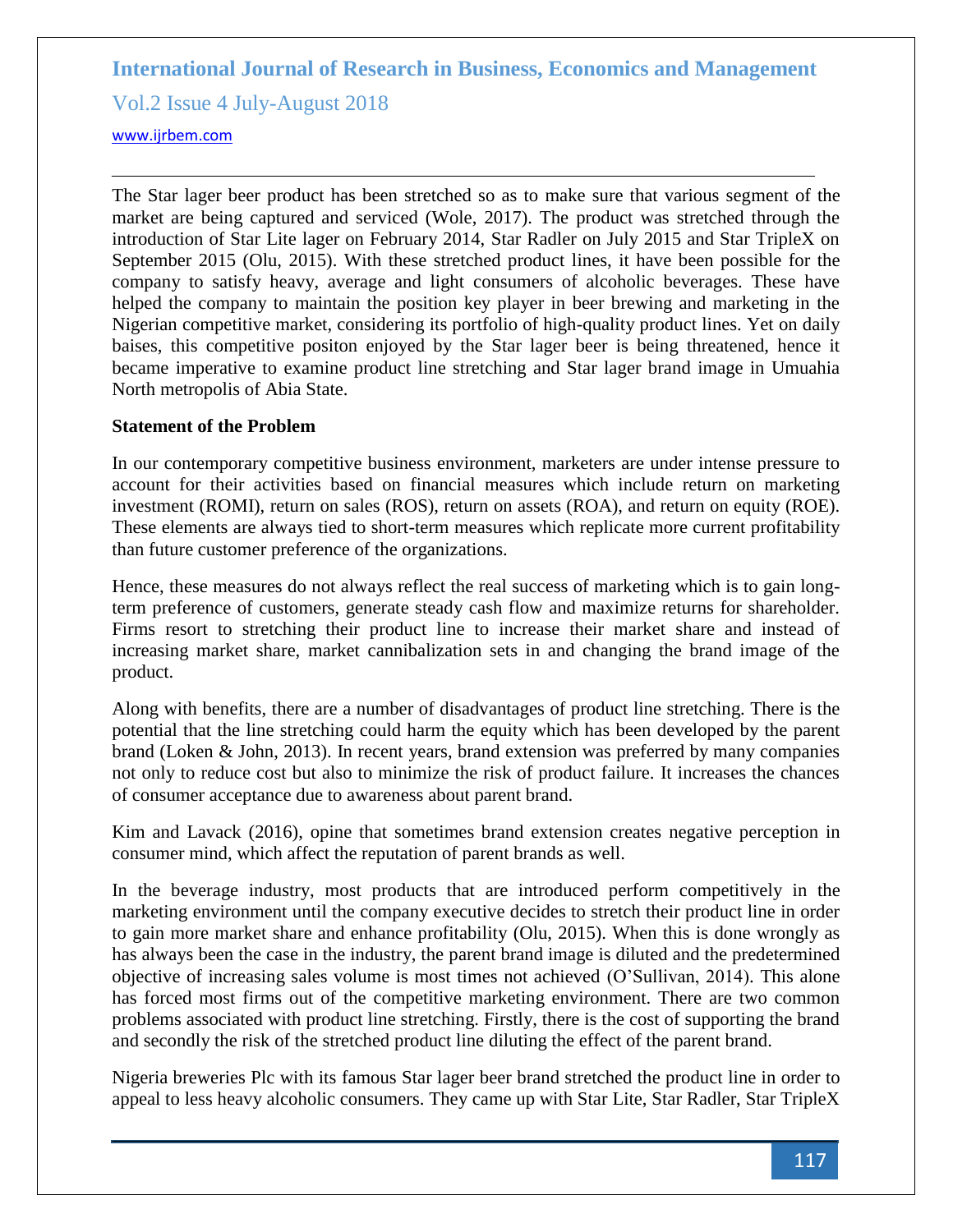Vol.2 Issue 4 July-August 2018

#### <www.ijrbem.com>

in 2015 and this diluted the market share of the parent brand image and thus affected the sales volume of Star Lager beer (Ekwujuru, 2015). This may have led to changes in perceived product quality of the parent brand.

There is doubt, however, on how the stretching of Star Lager beer to various lines has affected its image and hence the need for this study.

#### **Objectives of the study**

The overall objective of this study is to examine the effect of product line stretching on parent brand image. Specifically, the study set out to achieve the following sub-objective which include to;

1. determine the effect of downward line stretching on Star lager beer.

2. ascertain the relationship between Star Radler and brand preference of Star lager beer product line.

3. examine the effect of Star Lite on perceived product quality.

#### **Research Questions**

The following research questions were explored in order to get an in-depth understanding of the subject matter and they include as follows;

1. how does downward line stretching affect Star lager beer?

2. what is the relationship between Star Radler and brand preference?

3. how does Star Lite affect perceived product quality?

# **Research Hypotheses**

The following research hypotheses were formulated to guide the study;

**Ho1:** there is no significant relationship between downward line stretching and Star lager beer.

**Ho2:** there is no significant relationship between Star Radler and brand preference*.*

**Ho3:** there is no significant relationship between Star Lite and perceived product quality.

#### **Scope of the Study**

The scope of the study is limited to product line stretching and Star lager beer with its lines which include Star Radler and Star Lite in Umuahia North metropolis in Abia State.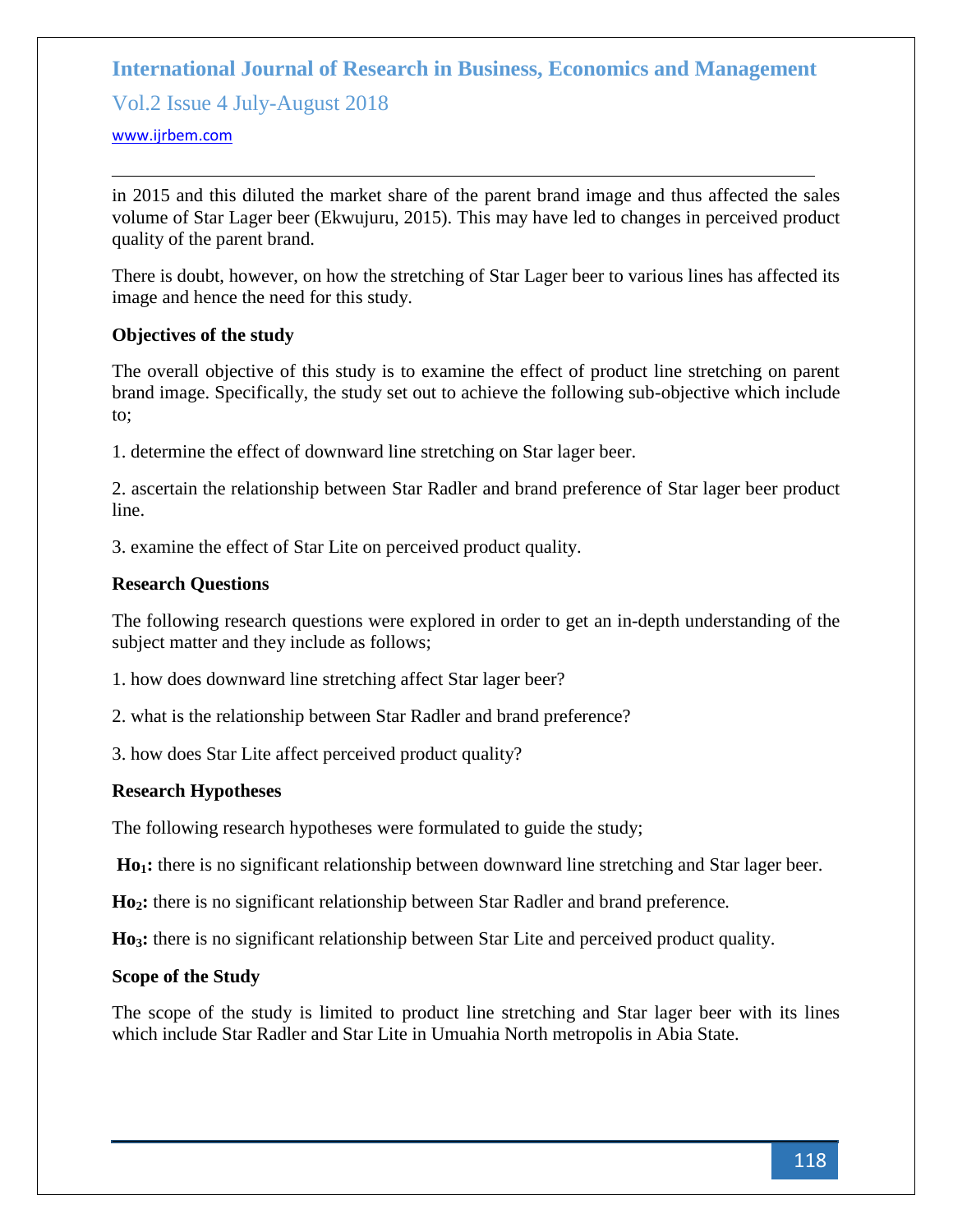**International Journal of Research in Business, Economics and Management**  Vol.2 Issue 4 July-August 2018 <www.ijrbem.com>

# **REVIEW OF RELATED LITERATURE**

# **Operational Conceptual Framework**



# **Operational Conceptual Framework for Product Line Stretching and Star Lager Brand Image.**

**Source: Researcher's Concept, 2018**

# **Understanding Product Line Stretching**

Groups of products that are used together, sold to the same customer group, fall within given price ranges, or marketed through the same channels are known as product lines. These groupings are typically made on the basis of product use, but can also be made on the basis of manufacturing method, size, or some other direction. One of the key jobs of the marketing manager is to select a mix of compatible products for the firm that promotes efficiency in selling, production, pricing, promotion, and distribution. A product line is a group of product that have similar functions (Kotler, Keller, Koshy & Jha, 2013). Offering multiple products to your customers is a strong marketing strategy that provides customers choice and allows you reach a broader audience. Successful companies look for methods to expand their current product line to enhance their increased profits and market share. The best product line stretching strategies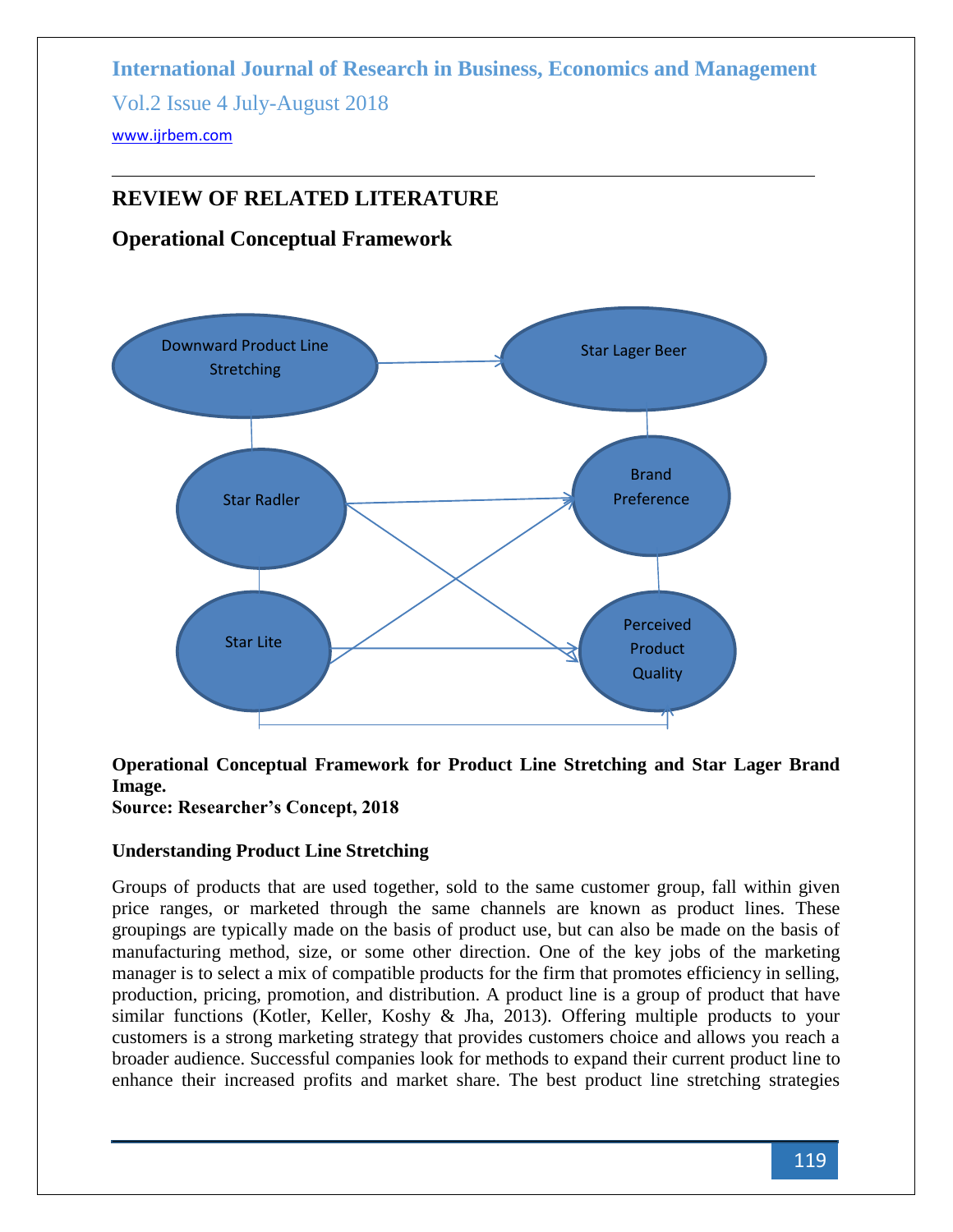Vol.2 Issue 4 July-August 2018

<www.ijrbem.com>

capitalizes on success of existing products and enhances the brand image of your product (Agrawal, 2010; Ashish, 2016).

If a company lengthens its product line beyond its current range it can be termed as linestretching, which can take three forms, such as upward stretching, downward stretching and twoway stretching.

# **Upward Stretching**

Upward line strategy targets the product for a higher level and higher-priced market segment. It may be in terms of higher income, more status, better quality, or some other factor that makes the repositioned product appear better than the original one. In reality, this is the most difficult, costly, and time consuming approach to repositioning, especially if the brand remains the same. It may so happen consumers are not easily or quickly convinced that a once medium or lower priced product is now a status product commanding a high price.

#### **Downward Stretching**

Trading down is targeting the product for a lower level and lower-priced market segment. It is relatively easier to accomplish, although not necessarily more desirable. When a product is traded down, the item is repositioned to at least a slightly lower status or quality level (Kotler  $\&$ Armstrong, 2013). It is relatively less difficult to do because the image of the brand and all the selling effort that went into it enhances the salability of the product. It is likely that consumers believe they are getting a more prestigious product for a price comparable to lesser status competing items.

This strategy is sometimes adopted in conjunction with product line expansion when family branding is used. As long as there is a big difference in market levels, an addition to the line can reap the benefits of an association with higher status branded products (Kotler, *et al.,* 2013). There is no doubt that the traded down product will injure the image of the higher status ones.

# **Two-way Stretching**

Trading across is repositioning the product to appeal to the same type of buyer as in the original segment. Under this strategy, the product could simply be targeted at a different group of upper, middle, or lower class buyers. This strategy can help solve some image confusion problems. It is often used when the product has achieved a high degree of success in the original segment and the executive uses that recognition advantageously in appealing to other groups at the same level. Most times, product line stretching can lead to product cannibalization. Product cannibalization can be caused when a new product introduced by a company in the market takes sales out of an existing company product. According to McGrath (2011), cannibalization is unfavourable, particularly for market leaders, when, first the new product will contribute less to profits, secondly, the economics of the new product might be unfavorable, thirdly, the new product will require significant retooling and fourthly the new product has greater technical risks.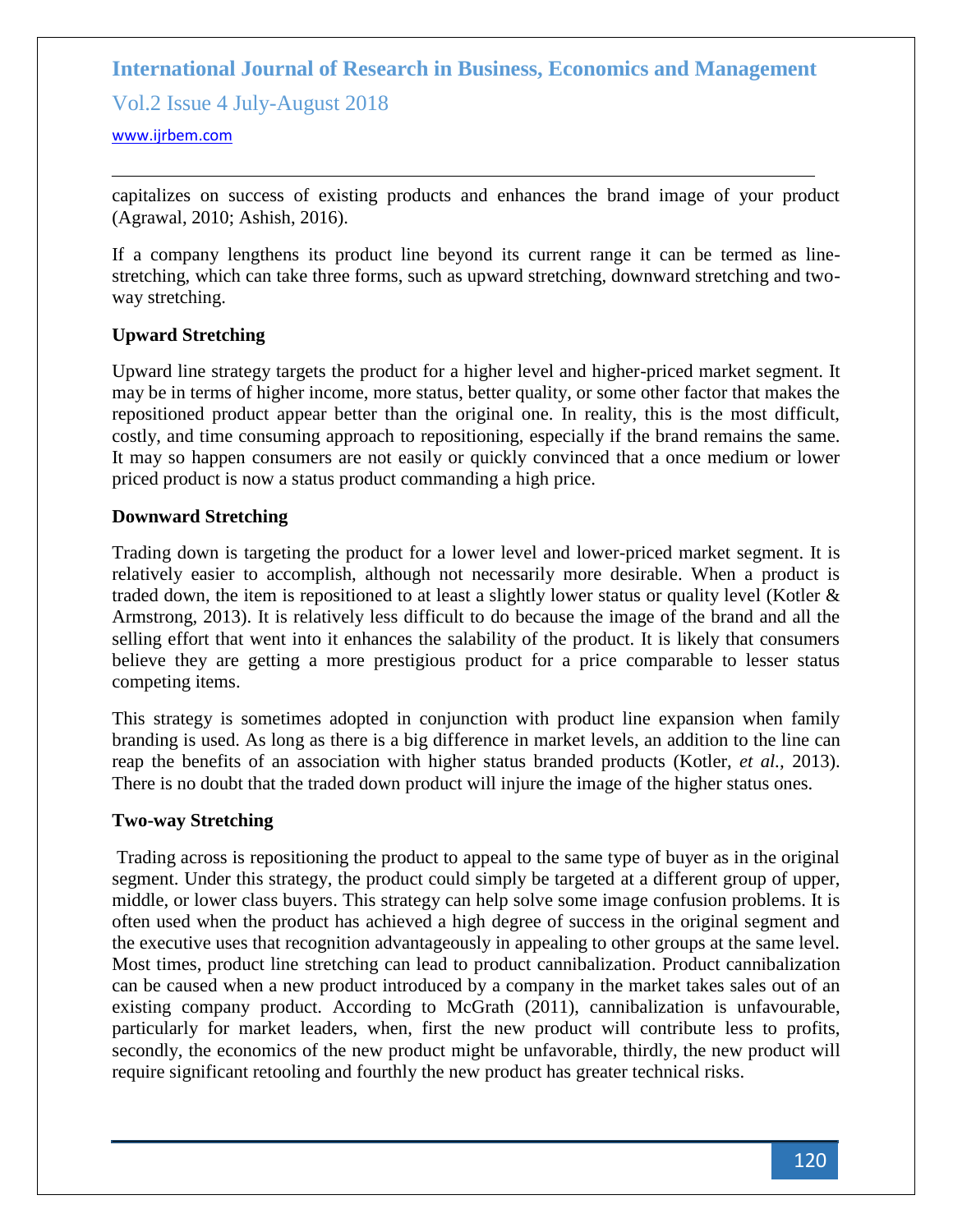Vol.2 Issue 4 July-August 2018

<www.ijrbem.com>

### **Overview of Parent Brand Image**

An integral part of almost every product is a brand. Goods and services are given names so they can be easily identified and promoted to buyers (Kurtz, 2008). Marketers must make many product decisions associated with branding, such as brands, brand names, brand marks, trademarks and trade names.

A brand is a name, term, symbol, design, or a combination thereof, that identifies a seller's products and differentiates them from competitors' products. Branding is a centuries-old idea whose time has not yet passed. As early as the middle ages, medieval artisans organized guilds for the distribution of their products. Each guild required individuals to mark their items with a distinguishing symbol. Selection of an appropriate product brand, one which produces maximum acceptability of a product, is an important part of the product development process. The term brand is a business term. A brand name is the part of the brand which can be vocalized. Apart from being remembered, brand refers to anything which serves to distinguish one product from another.

Market control is the basic objective of branding. A brand is essential to the promotional activities of the firm. Through promotion, acceptance or preference for a product can be established among customers. If the product bears a manufacturer's brand (brands owned by manufacturers regardless of the scope of area served) and is available through many retail outlets, the goodwill of customers is directed toward the manufacturer. Retailers will find it difficult to substitute other products for the branded one that customers prefer. On the other hand, if the wholesaler or retailer places his brand on a product, the goodwill of customers attaches to the wholesaler or retailer, and the manufacturer loses much of his control over the market.

#### **Brand Preference**

Brand preference is strongly linked to brand choice that can influence the consumer decision making and activate brand purchase. Brand Preferences can be defined as the subjective, conscious and behavioral tendencies which influence consumer's predisposition toward a brand (Mohan, 2016). Understanding the brand preferences of consumers' will dictate the most suitable and successful Marketing Strategies. One of the indicators of the strength of a [brand](https://en.wikipedia.org/wiki/Brand) in the hearts and minds of customers, brand preference represents which brands are preferred under assumptions of equality in price and availability.

Measures of brand preference attempt to quantify the impact of [marketing](https://en.wikipedia.org/wiki/Marketing) activities in the hearts and minds of customers and potential customers (Keller, 2012). Higher brand preference usually indicates more revenues (sales) and profit, also making it an indicator of company financial performance (Kotler & Armstrong, 2013).

# **Perceived Quality**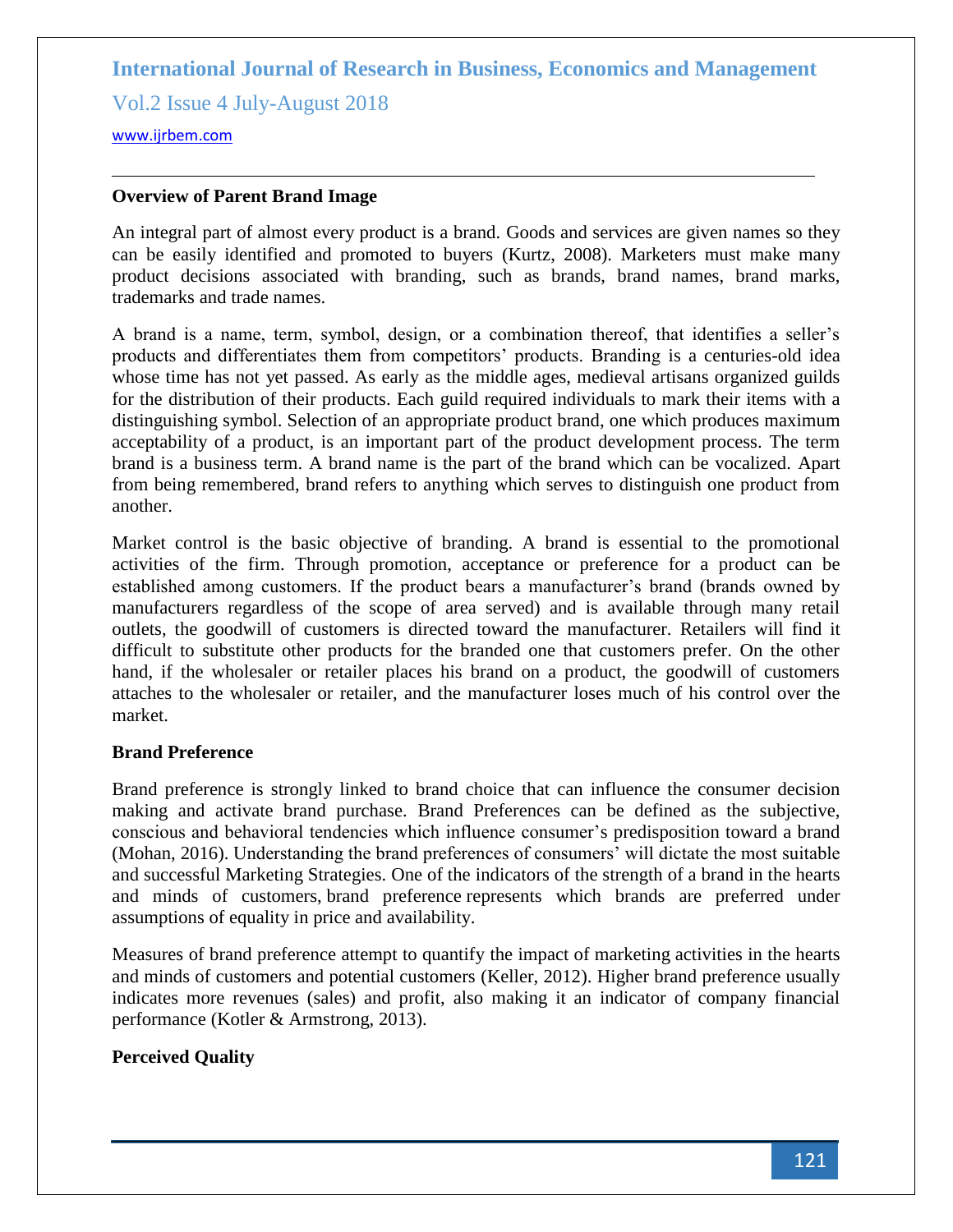Vol.2 Issue 4 July-August 2018

#### <www.ijrbem.com>

Kotler and Armstrong (2013), are of the opinion that perceived quality influences brand association and its drive to financial performance, as a strategic trust and a measurement of brand "goodness". Keller (2008) noted that perceived quality is the customers' perception of the quality of products and services of a company provides. Therefore, it is necessary to create customers satisfaction and value by consistently meeting the customer's needs and preferences for quality.

Furthermore, Perceived quality has been considered as one of the dimensions of brand equity (Aaker, 1996). Perceived quality is consumer's judgment about the quality of product on an overall basis (Zeithaml, 1988; Aaker & Jacobson, 2000). Research conducted by Sethuraman and Cole (2007) concluded that perceived quality contributes a major portion of variance in consumers' willingness to pay price premium. One advantage that perceived quality generates is its applicability across different product categories.

#### **Theoretical Review**

In this section of the study, various theories by scholars that are relevant to the study has been consulted to give credence to the objective of the study and to guide the researcher gain an indepth knowledge on the subject matter.

#### 2.5.1 **Theory of Reasoned Action by Martin Fishbein and Icek Ajzen in 1980**

The theory of reasoned action (TRA), is one of the three classic persuasion models of psychology, and is also used in communication discourse as a theory of understanding persuasive messages. The theory of Reasoned Action was developed by Martin Fishbein and Icek Ajzen as an improvement over Information Integration theory (Ajzen & Fishbein, 1980; Fishbein & Ajzen, 1975). There are two important changes. First, Reasoned Action adds another element in the process of persuasion, behavioral intention. Rather than attempt to predict attitudes, as does Information Integration theory (and several others), Reasoned Action is explicitly concerned with behavior. However, this theory also recognizes that there are situations (or factors) that limit the influence of attitude on behavior. For example, if our attitude leads us to want to go out on a date but we have no money, our lack of money will prevent our attitude from causing us to go on a date. Therefore, Reasoned Action predicts behavioral intention, a compromise between stopping at attitude predictions and actually predicting behavior. Because it separates behavioral intention from behavior, Reasoned Action also discusses the factors that limit the influence of attitudes (or behavioral intention) on behavior.

The second change from Information Integration theory is that Reasoned Action uses two elements, attitudes and norms (or the expectations of other people), to predict behavioral intent. That is, whenever our attitudes lead us to do one thing but the relevant norms suggest we should do something else, both factors influence our behavioral intent. For example, John's attitudes may encourage him to want to read a Harry Potter book, but his friends may think these series are childish. Does John do what his attitudes suggest (read the book) or what the norms of his friends suggest (not read the book)?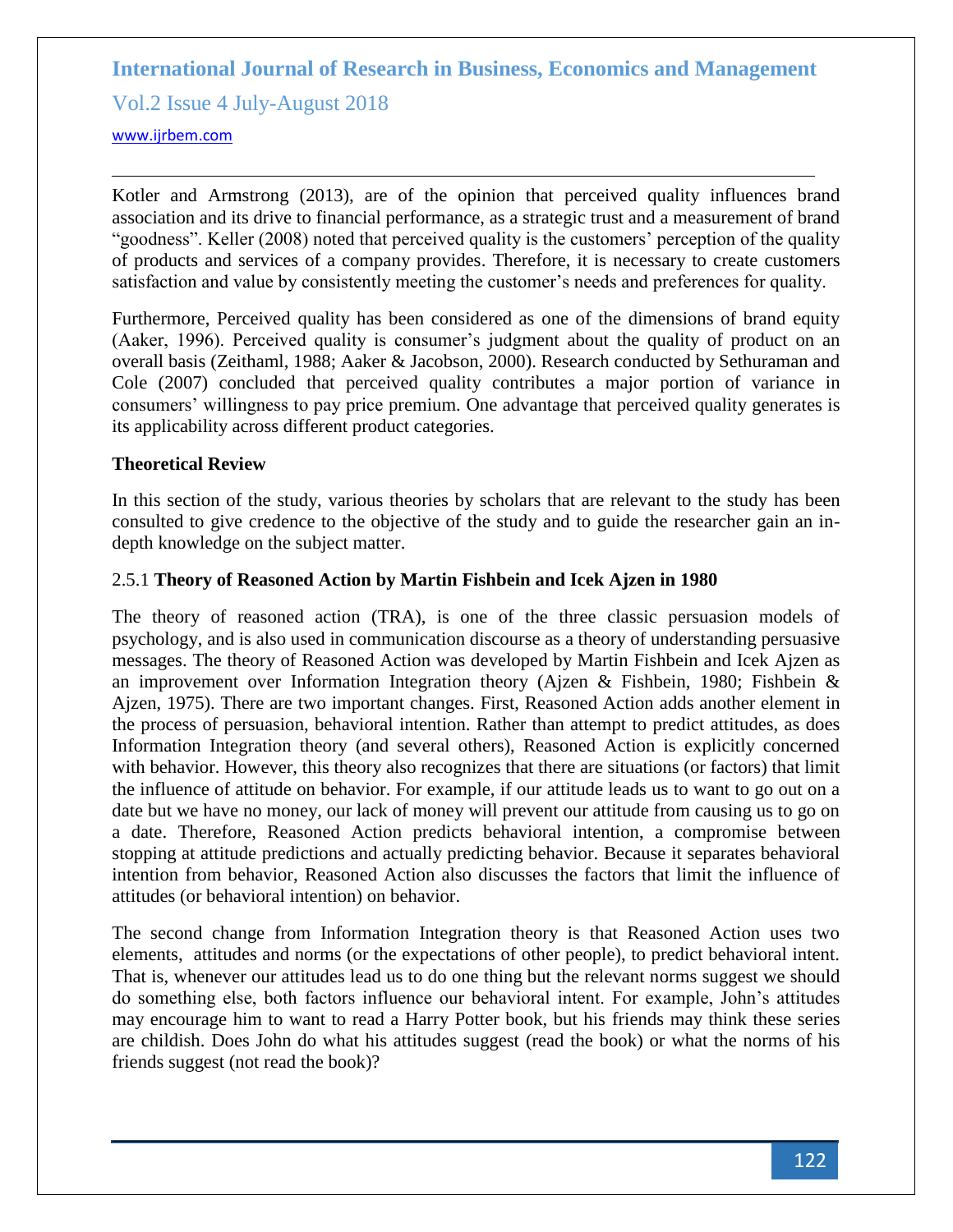Vol.2 Issue 4 July-August 2018

<www.ijrbem.com>

Specifically, Reasoned Action predicts that behavioral intent is created or caused by two factors: our attitudes and our subjective norms. As in Information Integration theory, attitudes have two components. Fishbein and Ajzen call these the evaluation and strength of a belief. The second component influencing behavioral intent, subjective norms, also has two components: normative beliefs (what I think others would want or expect me to do) and motivation to comply (how important it is with me to do what I think others expect).

This theory relates to the study in the sense that it helps marketers understand and predict behavioural intents of consumers and how they process the marketing information and offering that are being sent across to them. How these information is reasoned determines perceived quality and preference that would be attached to the product.

# **The Resource-Based Theory of Competitive Advantage by Robert, Jones (1991)**

Recent contributions to strategic management and the theory of the firm collectively known as the "resource-based view of the firm" provide illuminating insights into the sources of profitability and the nature of competitive strategy. This article argues that internal resources rather than the market environment should provide the foundation for a firm's strategy. On the basis of an analysis of the relationships among resources, capabilities, competitive advantage, and profitability, this article advances a framework for a resource-based approach to strategy formulation (Robert, 1991).

This theory relates to the study in the sense that every firms targets at offering products that will perform competitively in the market place. Hence, targeting at building a product line that will be perceived as high quality will help the firm achieve it predetermined sales goals which transforms to high profitability.

# **Brand Equity Theory by Aaker, David (1991)**

Keller's Brand Equity Model or theory is also known as the Customer-Based Brand Equity (CBBE) Model. Kevin Lane Keller, a marketing professor at the Tuck School of Business at Dartmouth College, developed the model and published it in his widely used textbook, "Strategic Brand Management." The concept behind the Brand Equity Model is simple: in order to build a strong brand, you must shape how customers think and feel about your product. You have to build the right type of experiences around your brand, so that customers have specific, positive thoughts, feelings, beliefs, opinions, and perceptions about it (Umer, 2014). When you have strong brand equity, your customers will buy more from you, they'll recommend you to other people, they're more loyal, and you're less likely to lose them to competitors (Keller, 2013).

Within a pyramid, the model highlights four key levels that you can work through to create a successful brand. These four levels are:

- 1. Brand identity.
- 2. Brand meaning.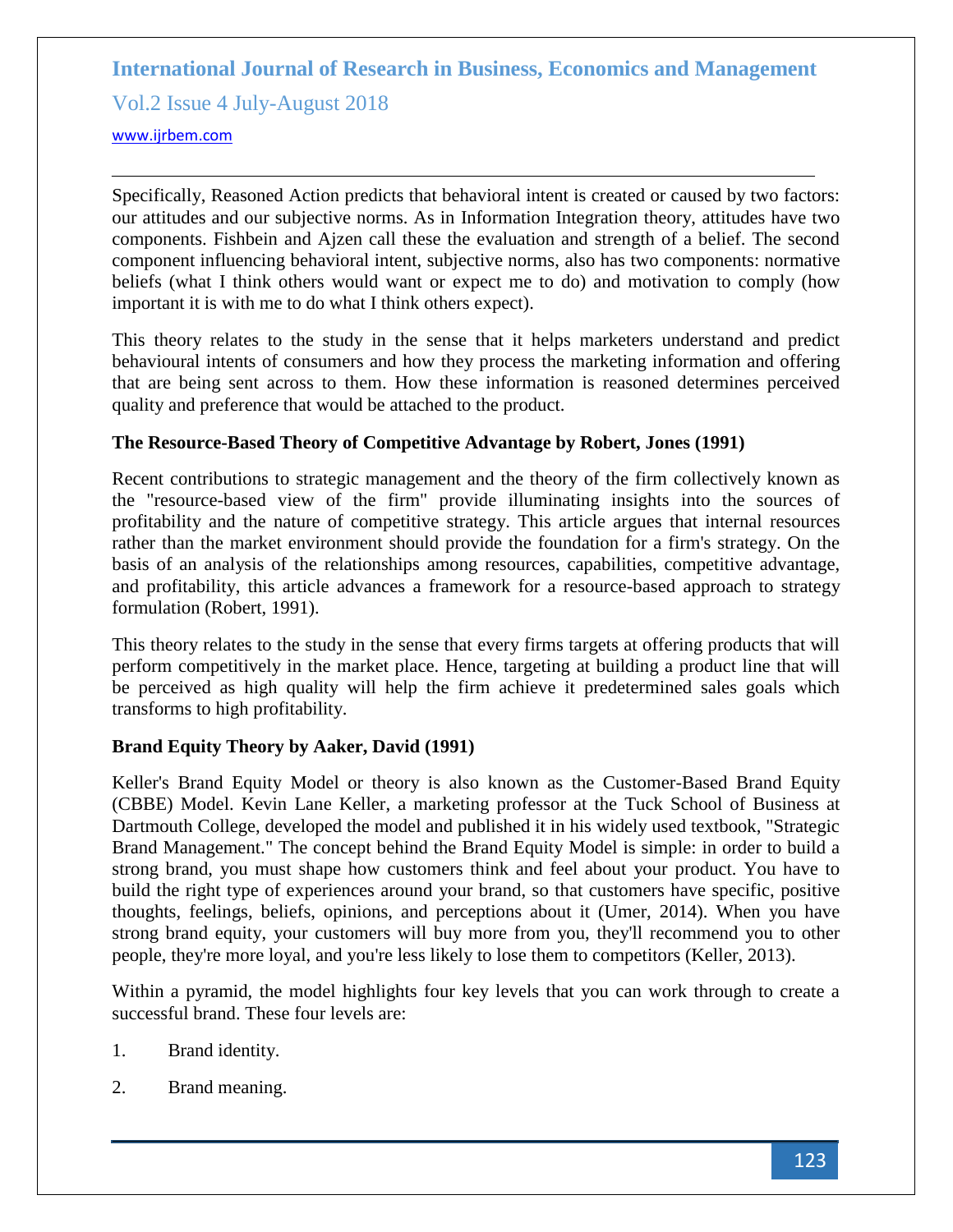Vol.2 Issue 4 July-August 2018

<www.ijrbem.com>

- 3. Brand responses.
- 4. Brand relationships.

Within these four levels are six building blocks that further help with brand development. These six building blocks are salience, performance, imagery, judgments, feelings, and resonance (Keller, 2013).

The concept of consumer-based brand equity has become a central marketing concept due to the increasing scientific and business interest in brands, since brand image as constitute one of the most valuable intangible assets of companies is becoming increasingly widespread (Kapferer, 2008). Brands are able to stay on the market in the long term until products transform or disappear (Kapferer, 2008); that is why it is worth investing in developing brands. Owing to Aaker's publications at the beginning of the nineties (1991), there has been a growing interest in the problem of financial returns generated by valuable brands (Fehle, Fournier, Madden & Shrider, 2008). Companies of high brand equity can expect significant market share increase if they cut prices, while their share decrease would be insignificant if they increased their prices (Ailawadi, Lehman, & Neslin, 2003).

The study adopted the brand equity theory since it revolves around building a strong brand to shape how customers see your product.

# **Empirical Review**

Hem and Iversen (2008) investigated how consumers evaluate product line stretching and how an antecedent state of consumers, such as consumer knowledge and perceived similarity, can influence the evaluation of extensions. Tested in a study amongst 760 consumers in Norway, they figured out how the different perceived similarity dimensions influence the evaluation of extensions differently depending on the nature of the parent brand. They found that Competence similarity, usage similarity and associative similarity have a positive effect on evaluations of extensions. It extends the knowledge of how perceived similarity dimensions influence the evaluation of extensions of both simple (search and experience) and complex (credence) products. The positive effect of usage similarity is stronger for extensions from complex product categories than from simpler product categories.

Chen and Gu (2012) analyzed the challenges and opportunities a company faces when implementing product line stretching strategy. Four factors (Brand loyalty, Brand awareness, perceived quality and Brand association) in Aaker's brand equity are used to compare two product line stretching cases. The survey was conducted in UK and Japan. The results indicated that Challenges always exist in product line stretching no matter how successful the parent brand is. When stretching the brand to a new category, the company should be aware of consumers' strong brand loyalty to an existing brand, Opportunities can be found accompanied by challenges at the same time. The loyalty of an existing welcomed brand can make good contribution to product line stretching.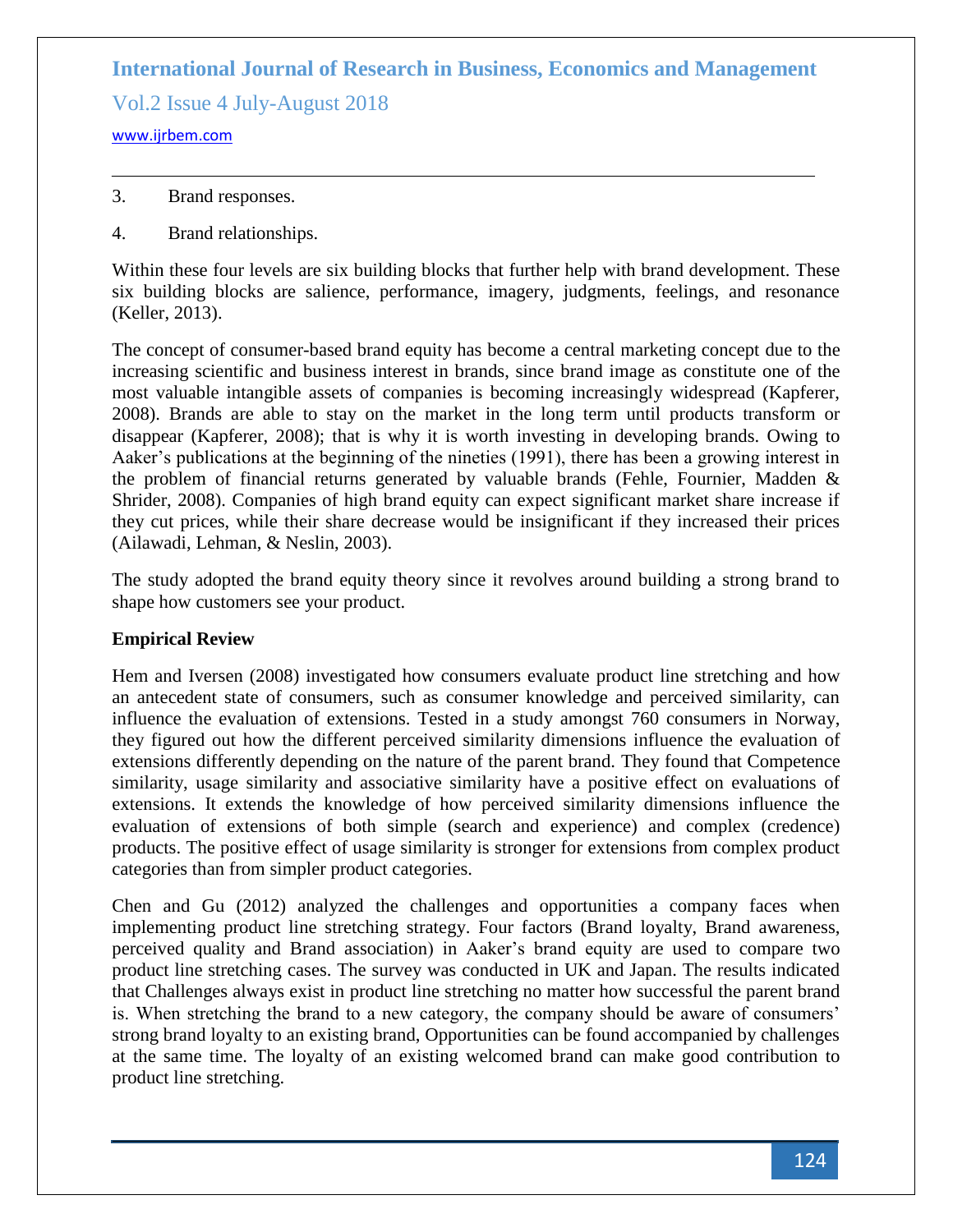Vol.2 Issue 4 July-August 2018

<www.ijrbem.com>

Tang & Tan (2015), in their study, titled capacity stretching in product innovation, found that organizational boundaries moderate the negative relationship between capability stretching and product survival: Vertical integration exacerbates this negative relationship, whereas horizontal boundary mitigates this negative relationship. However, capability stretching can also be rewarding, as it renews technological capabilities and therefore facilitates adaptation to technological changes. Capability stretching is the degree to which a firm extends its technological know-how in order to develop a new product. The larger the degree of capability stretching, the larger the effective distance of knowledge (Afuah & Tucci, 2012). In other words, firms with large effective distance of knowledge have low prior knowledge and will need to stretch their technological capabilities in order to develop new products (Afuah & Tucci; Coen & Maritan, 2011).

Numerous studies have documented that firms are good at local search but poor at distant search (Afuah & Tucci, 2012; Cyert & March, 2016; Nelson & Winter, 2010), good at exploitation but poor at exploration, and good at competence-enhancing innovation but poor at competencedestroying innovation (Gatignon, Tushman, Smith, & Anderson, 2012).

#### **Brief History of Nigeria Breweries Plc**

Nigerian Breweries Plc, is the pioneer and largest brewing company in Nigeria. It serves the Nigerian market and exports to other parts of West Africa.

The Nigerian Breweries was incorporated in 1946. Its first bottle of beer, Star Lager, rolled off the bottling lines of its Lagos brewery in June 1949. The brewery commissioned other breweries including Aba Brewery in 1957, Kaduna Brewery in 1963, and Ibadan Brewery in 1982. In September 1993, the company acquired its fifth brewery in Enugu, and in October 2003, its sixth brewery, sited at Ameke in Enugu. Ama Brewery began brewing on the 22 March 2003 and at 3 million hectolitres is the largest brewery in Nigeria. Operations at Enugu brewery were discontinued in 2004, while the company acquired a malting Plant in Aba in 2008.

In October 2011, Nigerian Breweries acquired majority equity interests in Sona Systems Associates Business Management Limited, (Sona Systems) and Life Breweries Limited from Heineken N.V. This followed Heineken's acquisition of controlling interests in five breweries in Nigeria from Sona Group in January 2011. Sona Systems' two breweries in Ota and Kaduna, and Life Breweries in Onitsha have now become part of Nigerian Breweries Plc, together with the three brands: Goldberg lager, Malta Gold and Life Continental lager.

In December 31st 2014, Nigerian Breweries Plc completed the merger with Consolidated Breweries Plc which added the three breweries in Ijebu-ode, Awo-Omama and Makurdi. The brands 33 Export Lager, Williams Dark Ale, Turbo King Stout, More Lager, Breezer, Himalt and Maltex(the first Nigerian malt drink) were also added.

In November 2015, Nigerian Breweries launched the international brand Strongbow cider which makes it the first in Nigeria to produce and bottle the cider category beverage.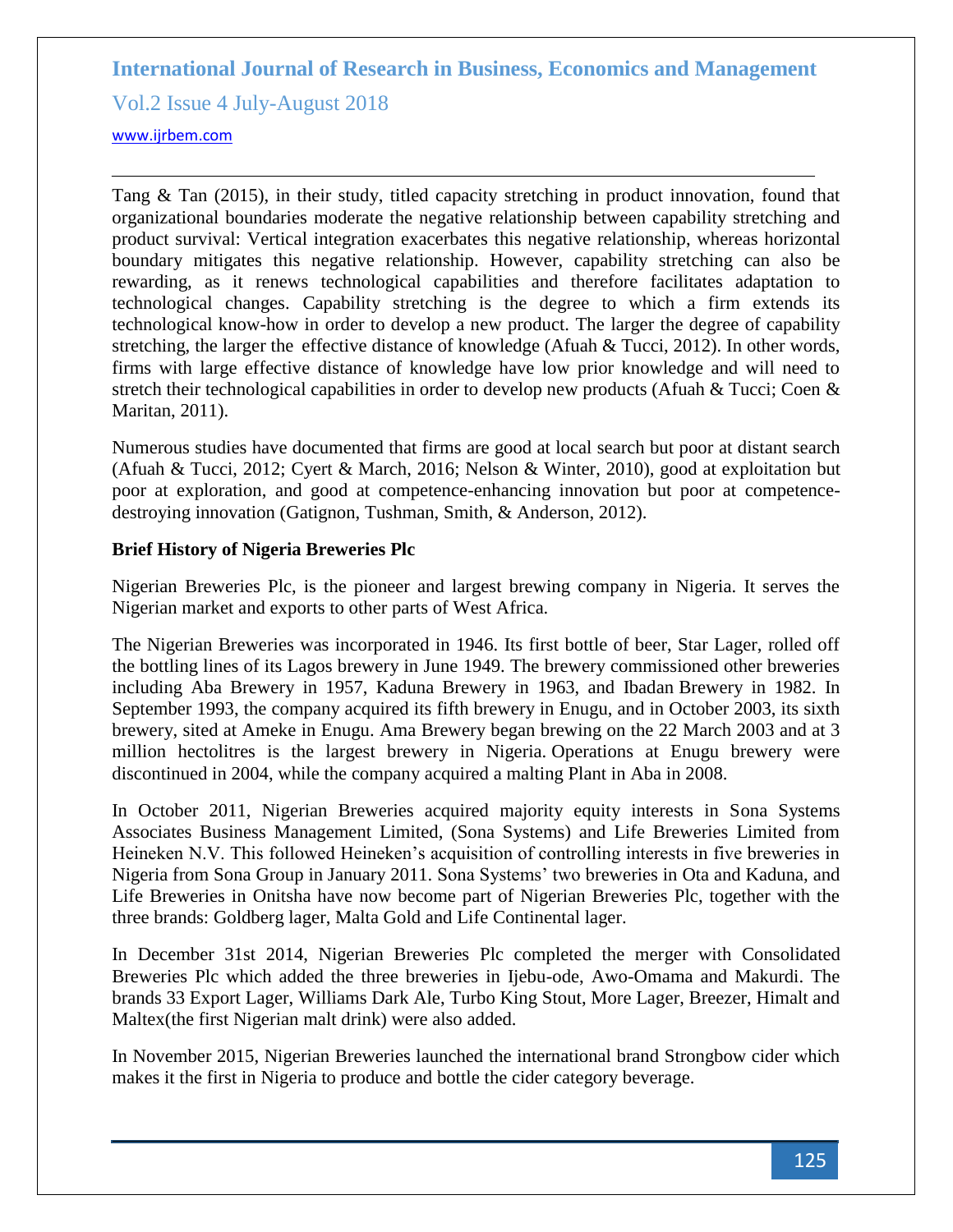Vol.2 Issue 4 July-August 2018

#### <www.ijrbem.com>

Nigerian Breweries Plc now has ten operational breweries from which its products are distributed to all parts of Nigeria, in addition to the malting plants in Aba and Kaduna. Nigerian Breweries also supports operations in Champion Breweries Plc, Uyo.

The company has a portfolio of high-quality [brands,](https://en.wikipedia.org/wiki/Brands) including

- Star Lager (launched in 1949) Pale Lager
- Gulder lager beer (1970) Pale Lager
- Legend Extra Stout (1992) 7.5% ABV Extra Stout
- [Heineken Lager](https://en.wikipedia.org/wiki/Heineken_Pilsener) (June 1998) Premium Lager
- Goldberg Lager (October 2011)
- Life Continental Lager (October 2011)
- Star Lite Lager (February 2014) Pale Lager
- Ace Passion Apple Spark (December 2014)
- 33 Export Lager (January 2015)
- Williams Dark Ale (January 2015)
- Turbo King Stout (January 2015)
- More Lager (January 2015)
- Breezer (January 2015), in three varieties of fruit-flavoured bacardi drink
- Ace Roots (April 2015)
- Star Radler (July 2015)
- Ace Rhythm (September 2015)
- Star TripleX (September 2015)
- [Strongbow Cider](https://en.wikipedia.org/wiki/Strongbow_(cider)) (November 2015)

#### **Alcohol-free drinks**

- Maltina (1976), in three varieties, namely Maltina Classic, Maltina Strawberry, and Maltina Pineapple; Maltina Sip-it (2005), in Tetrapak;
- **[Amstel](https://en.wikipedia.org/wiki/Amstel_(beer)) Malta (1994).**
- Fayrouz, in pear, pineapple and exotic flavour (2006)
- Climax Energy drink
- Malta Gold (October 2011)
- Himalt (January 2015)
- Maltex (January 2015)

Most of the products are packed in returnable bottles and all products are now available in cans. Fayrouz, Maltina and Amstel Malta are also produced in P.E.T Bottles. The company's head offices are located in Lagos [\(https://www.drinks.ng/history-nigerian-breweries/](https://www.drinks.ng/history-nigerian-breweries/) ).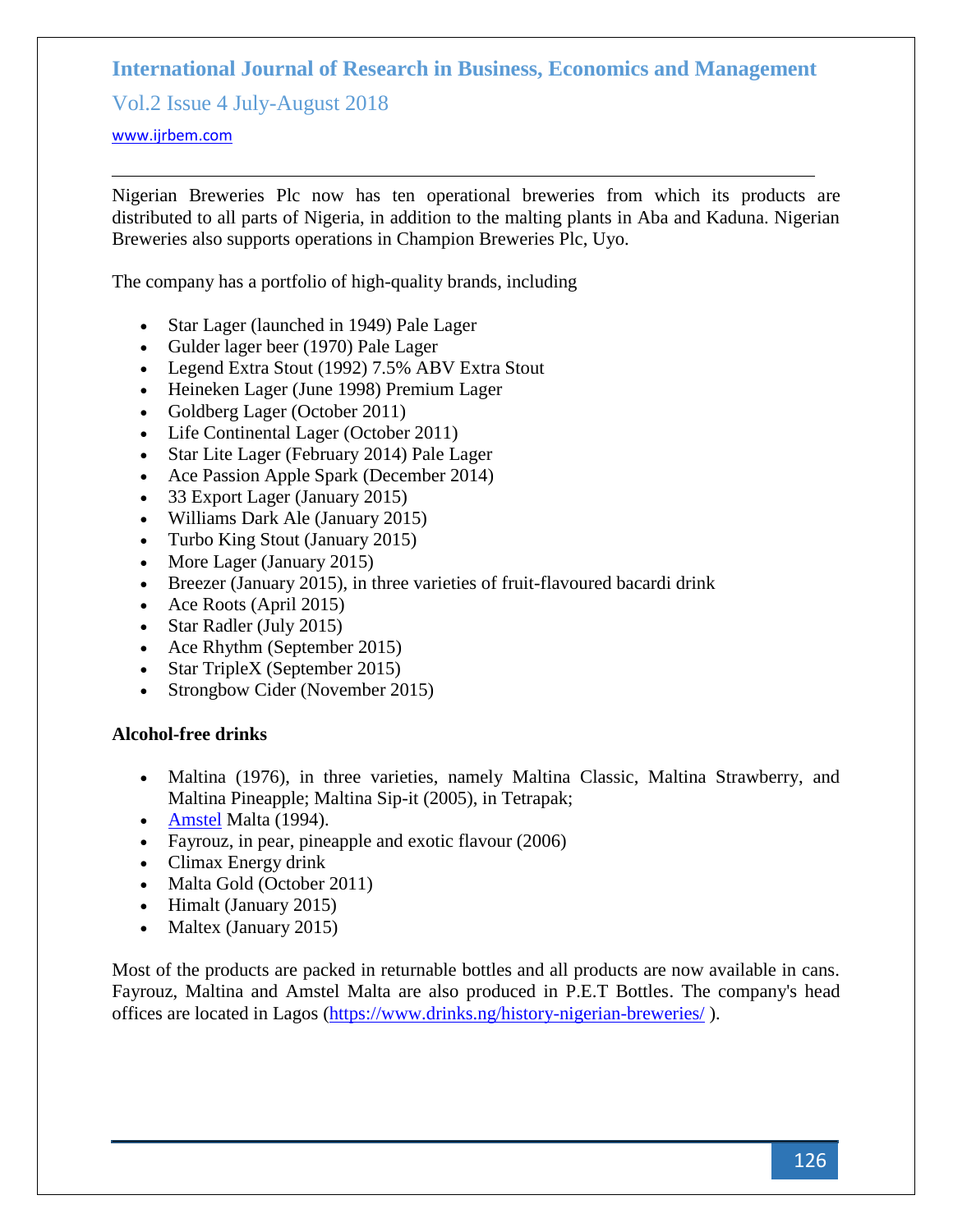Vol.2 Issue 4 July-August 2018

<www.ijrbem.com>

### **3.1 Research Design**

The researcher employed the use of cross-sectional survey design. This survey method allows for generalization of findings and is also descriptive in nature which suits the purpose of this study (Anyanwu, 2000). The researcher adopted the use of structured questionnaire designed on a 5 point Likert scale to measure the responses of the respondents on the subject matter. Pearson's product moment model correlation was to test the hypotheses, while descriptive statistics was used to analyze the generated data.

#### **3.2 Area of the Study**

The study was carried out in Umuahia North metropolis and it is a local government area of Abia State, Nigeria. Its headquarters are in the city of Umuahia. It has an area of 245km2 and a population of 220,660 at the 2006 census. Umuahia North is a well-known as being an agricultural market collection center since 1961. The metropolis houses many civil servants, traders and government ministries.

#### **3.3 Population of the Study**

The population of the study was made up of a total population of 220,600 people (National Population Commission, 2006). This is the total population of people living in Umuahia North metropolis and this is mixed with civil servants, trader, farmers and so on.

# **3.4.1 Sampling Techniques**

The researcher adopted Purposive sampling technique, which is a form of non-probability sample. It was used by the researcher because it allows for statistical evaluation of sampling errors.

#### **3.4.2 Sample Size Determination**

Ukegbu (2014) opine that purposive sampling is a technique in which researcher relies on his or her own judgment when choosing members of a population to participate in a given study. Thus, the researcher adopted purposive sampling technique the actual number of the people that uses the product in the study area is unknown. 250 respondents were drawn from the population as the sample. Hence, the sample size is 250. This was used since it is not everybody in the study area consumes the product of the company which was used for the study (Star Lager Beer).

# **3.5 Method of Data Collection**

The study adopted the use of a well-structured multiple choice questionnaire instruments designed with 18 questions constructs that cover all the variables of interest. Three fieldworkers that conducted the interviews were selected by the researcher based on their ability to understand the concept of product line stretching and parent brand image. These assistants were screened and selected from Department of marketing of a university in the state. They were trained in various aspects of questionnaire fieldwork administration.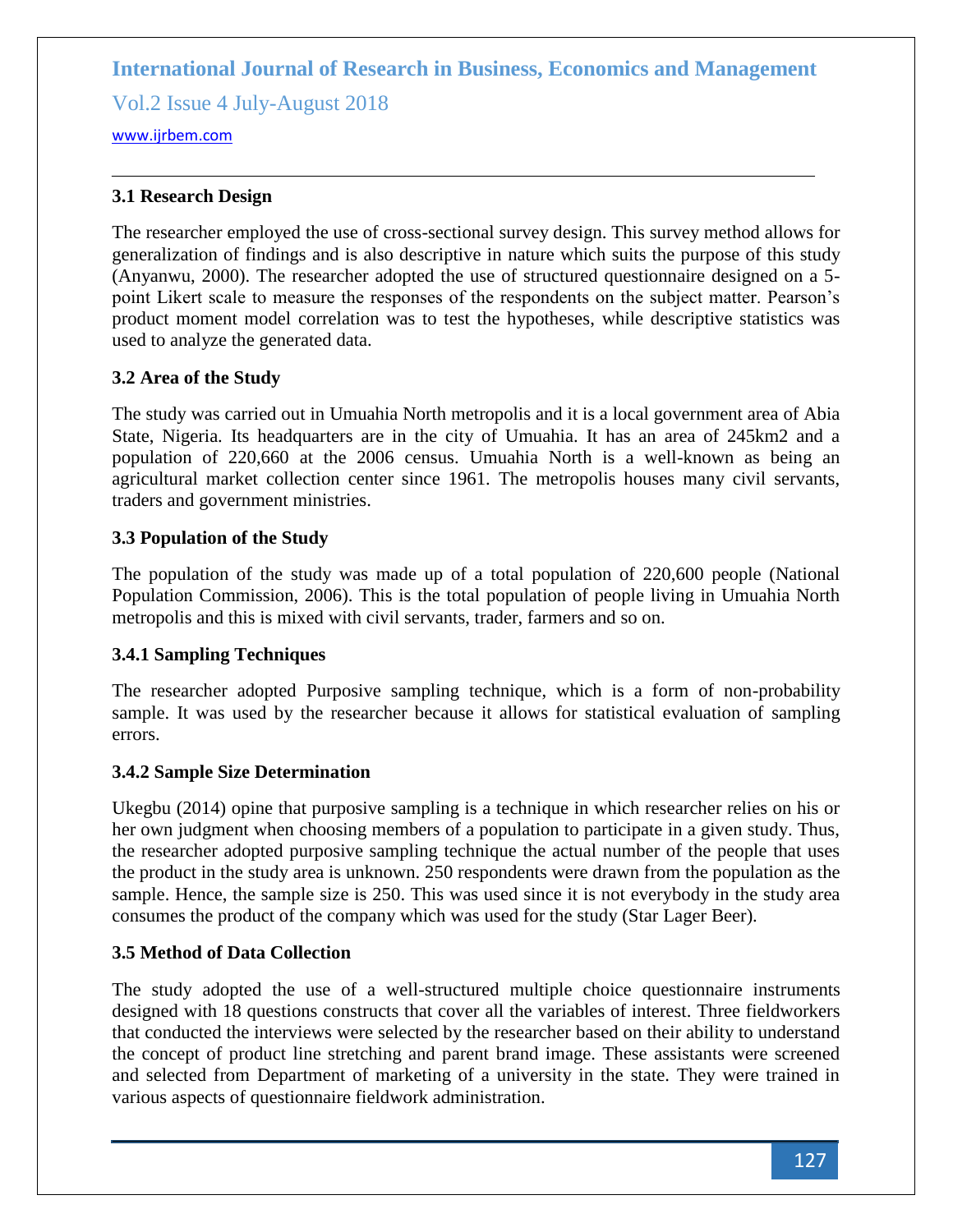Vol.2 Issue 4 July-August 2018

<www.ijrbem.com>

### **3.5.1 Psychometric Properties of Research Instrument**

(a) To ensure the validity of the research instrument, the researcher subjected the instrument to Pre-testing on ten (12) academics in marketing in order to ensure that the questionnaire met expectations in providing accurate information and to assess whether or not respondents would understand the questions correctly. In addition, a pilot study was conducted with 20 NBL customers in Aba south. This technique was used as an indispensable aid for developing the final questionnaire.

(b) To ensure reliability of the research instrument, the researcher subjected the research instrument to Cronbach's coefficient alpha to ensure that the instrument gives internal consistency. The result obtained was .912, .931, .963, .941, .933, and .931.

#### **3.6 Method of Data Analysis**

This study employed the use of simple percentage, frequency tables and other descriptive statistical tools to present the data that generated, while Simple regression was used to analyze the data obtained from the structured questionnaire with the aid of Statistical Package for Social Sciences (SPSS) version 22.0.

#### **Model Specification**

The simple regression models used in the study give as:

| <b>Model 1:</b> | $DLS = \beta_0 + \beta_1 SLB + u$ |
|-----------------|-----------------------------------|
| Model 2:        | $SR = \beta_0 + \beta_1 BP + u$   |

**Model 3:**  $SL = \beta_0 + \beta_1 PPQ + u$ 

Where:

DLS = Downward Line Stretching SLB = Star Lager Beer SR = Star Radler  $SL = Star$  Lite BP = Brand Preference PPQ = Perceived product Quality

# **4.1 Data Presentation, Analysis and Discussion of findings**

This section of the study revolves around the results and discussion of the findings and the simple regression results are described as analyzed.

# 4.1.1 **Response rate**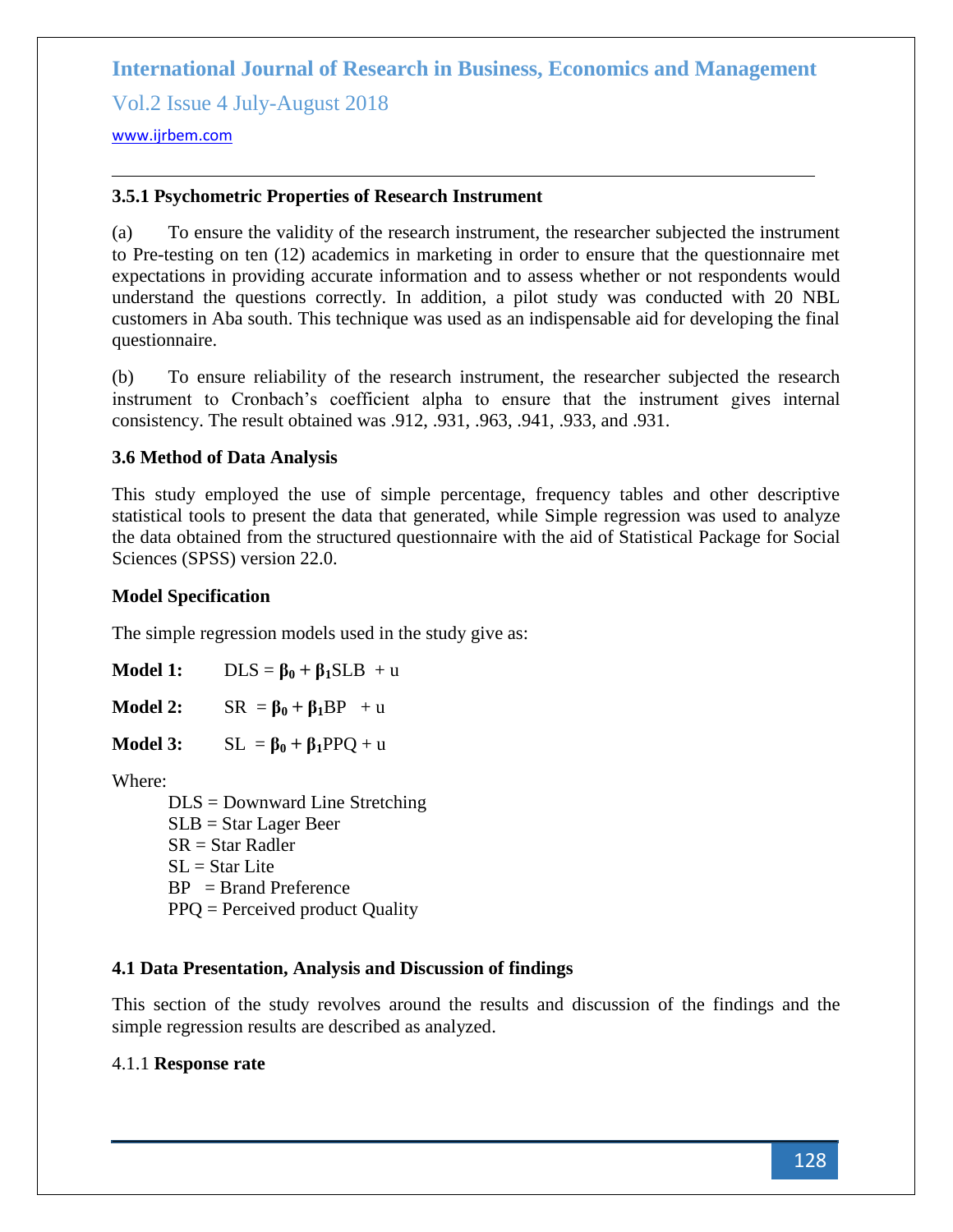Vol.2 Issue 4 July-August 2018

#### <www.ijrbem.com>

The study adopted primary source of data collection. The primary data collection utilized 15 item questionnaires to elicit responses from the respondents.

#### Table 4.1 **shows the distribution and retrieval of copies of questionnaire.**

|     |     | Distribution   Retrieval   % Retrieval   Rejected |    | ∣% Rejected | Valid | % Valid |
|-----|-----|---------------------------------------------------|----|-------------|-------|---------|
| 250 | 200 | 80                                                | 49 | 24.5        |       | 75.5    |

#### **Source: Field Survey, 2017**

A total of 250 copies questionnaire were distributed within the study area. 200 copies questionnaires were retrieved, 49 copies were found to be inconsistent in their responses and thus were dropped, resulting in 151 usable copies of questionnaire for the purpose of the analysis.

#### **Analysis of Research Questions**

The variables of this study focused on product line stretching as the predictor: downward line stretching and upward line stretching and parent brand image: original brand image, brand preference and perceived product quality, as criterion.

#### Table 4.2: **Reliability Analysis of the Construct.**

| S/N | <b>Items</b>              | Items         | No. of Cronbach's<br>Alpha |
|-----|---------------------------|---------------|----------------------------|
| 1.  | Downward line Stretch.    | 3             | .912                       |
| 2.  | <b>Star Lager Beer</b>    | 3             | .931                       |
| 3.  | <b>Star Radler</b>        | 3             | .963                       |
| 4.  | <b>Star Lite</b>          | 3             | .941                       |
| 5.  | <b>Brand preference</b>   | 3             | .933                       |
| 6.  | Perceived product quality | $\mathcal{R}$ | .931                       |

# **Source: Researcher's computation, 2017**

The table 4.2 summarizes the reliability result of the basic components of downward line stretching and parent brand image. The reliability scale was examined by computing their coefficient alpha. All scales were found to exceed a minimum threshold of 0.7 recommended by Cronbach, (Nunnally, 1978).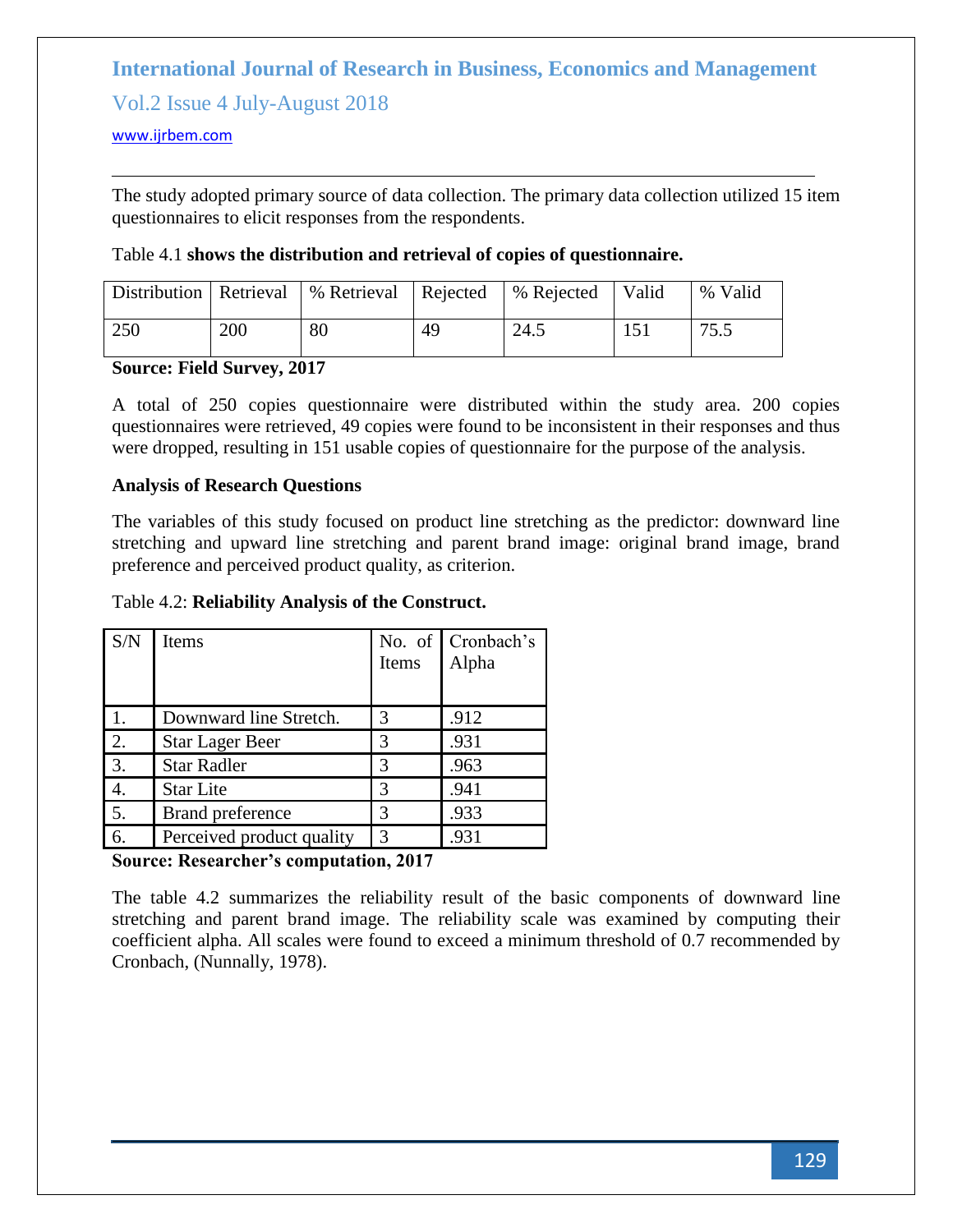Vol.2 Issue 4 July-August 2018

<www.ijrbem.com>

# **Table 4.3: Regression results TABLE 4.3: Regression results between Downward line stretching and Star Lager beer**

| Model                                        | Unstandardized<br>Coefficient |            | Standardized<br>Coefficient | T        | Sig. |
|----------------------------------------------|-------------------------------|------------|-----------------------------|----------|------|
|                                              | B                             | Std. Error | Beta                        |          |      |
| (Constant)                                   | $-2.611$                      | 1.532      |                             | $-1.704$ | .187 |
| <b>DLS</b>                                   | 1.281                         | .295       | .929                        | 4.339    | .023 |
| a.Dependent variable: SLB                    |                               |            |                             |          |      |
| R                                            |                               | $=.929$    |                             |          |      |
| R-Square                                     |                               | $=.863$    |                             |          |      |
| <b>Adjusted R-Square</b>                     |                               | $=.853$    |                             |          |      |
| F-Statistic (df1=1 $\&$ df2=3)<br>$= 18.823$ |                               |            |                             |          |      |
| Durbin Watson Statistic                      |                               | $= 1.454$  |                             |          |      |

**Source:** Researcher's Computation, 2018

# **TABLE 4.4: Regression results between Star Radler stretching and brand preference**

| Model                     | Unstandardized<br>Coefficient |            | Standardized<br>Coefficient |         | Sig. |
|---------------------------|-------------------------------|------------|-----------------------------|---------|------|
|                           | B                             | Std. Error | Beta                        |         |      |
| (Constant)                | $-17.827$                     | 20.899     |                             | $-.853$ | .456 |
| <b>SR</b>                 | 14.489                        | 4.024      | .901                        | 3.601   | .037 |
| a. Dependent variable: BP |                               |            |                             |         |      |

| R                                 | $=.901$    |  |
|-----------------------------------|------------|--|
| R-Square                          | $=.808$    |  |
| <b>Adjusted R-Square</b>          | $=.744$    |  |
| F-Statistic (df1=1 & df2=3)       | $= 12.617$ |  |
| Durbin Watson Statistic           | $= 2.268$  |  |
| $\sim$<br>$\mathbf n$ $\mathbf n$ | $\bigcap$  |  |

**Source:** Researcher's Computation, 2018

**TABLE 4.5: Regression results between upward line stretching and perceived product quality**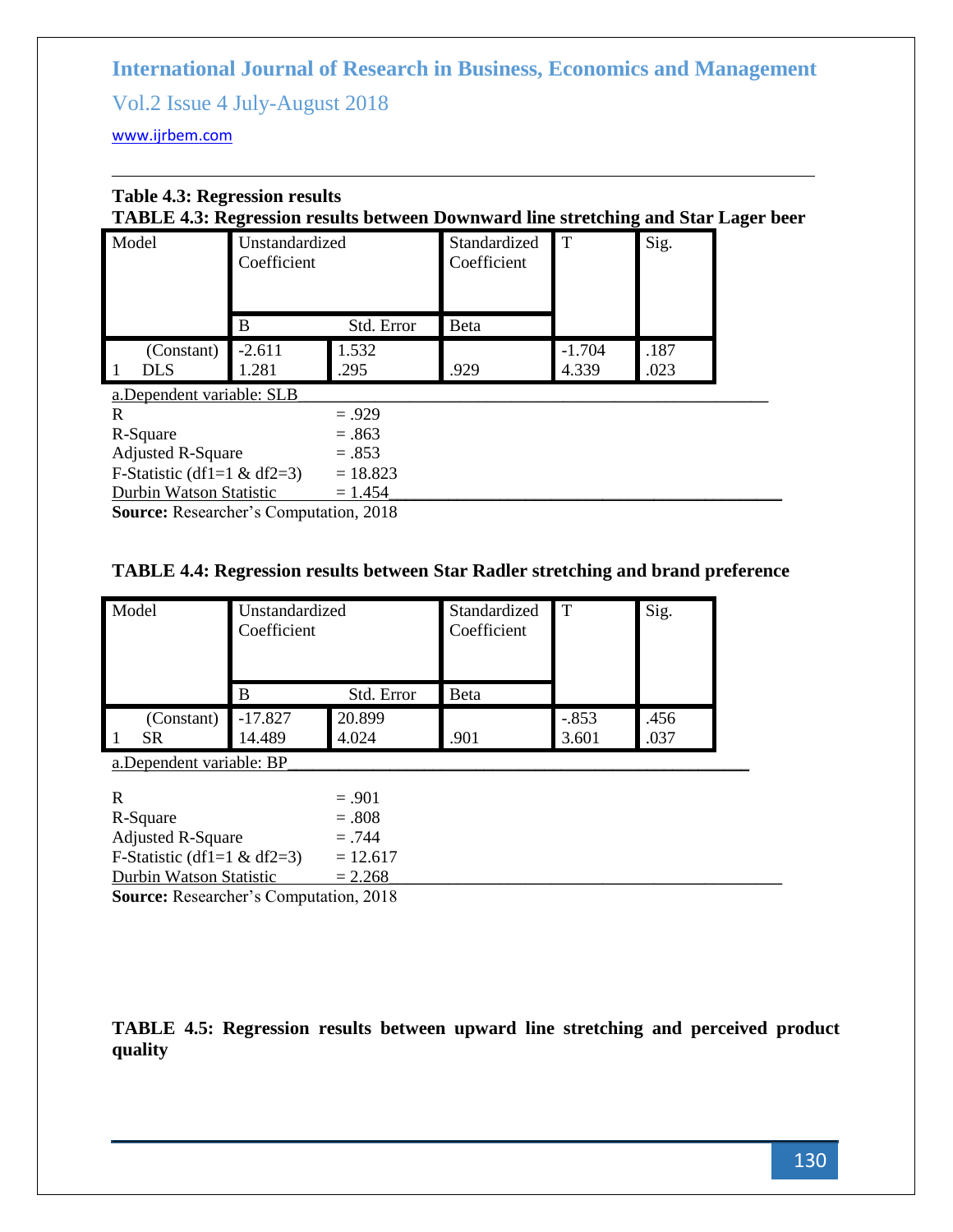# Vol.2 Issue 4 July-August 2018

#### <www.ijrbem.com>

| Model                          | Unstandardized<br>Coefficient |              | Standardized<br>Coefficient | T                 | Sig.         |
|--------------------------------|-------------------------------|--------------|-----------------------------|-------------------|--------------|
|                                | B                             | Std. Error   | <b>B</b> eta                |                   |              |
| (Constant)<br>ULS<br>1         | $-.241$<br>1.151              | .221<br>.043 | .899                        | $-1.089$<br>3.552 | .356<br>.038 |
| a. Dependent variable: PPQ     |                               |              |                             |                   |              |
| R                              |                               | $=.899$      |                             |                   |              |
| R-Square                       |                               | $=.901$      |                             |                   |              |
| <b>Adjusted R-Square</b>       |                               | $=.749$      |                             |                   |              |
| F-Statistic (df1=1 $\&$ df2=3) |                               | $= 12.964$   |                             |                   |              |
| Durbin Watson Statistic        |                               | $= 1.522$    |                             |                   |              |
|                                |                               |              |                             |                   |              |

**Source:** Researcher's Computation, 2018

#### **4.2 Data Analysis**

Table 4.2 shows the regression results between Downward line stretching and Star Lager Beer. The regression result showed that the estimate coefficient of the parameter have a positive sign and thus conform to our a-priori expectation. The implication of this sign is that the dependent variable Star Lager Beer (SBL) is positively affected by Downward line stretching (DLS). The coefficient of determination R-square of 0.929 implies that 92.9% of the sample variation in the dependent variable DLS is explained or caused by the explanatory variable while 7.1% is unexplained. This remaining 7.1% could be caused by factors or variables not built into the model. The high value of R-square is an indication of a very good relationship between the dependent variable and independent variable.

The value of  $\mathbb{R}^2$  is 0.863. This shows that the regression line which captures 86.3 percent of the total variation in Star Lager Beer (SBL) is caused by variation in the explanatory variables specified in the model with 13.7 percent accounting for the stochastic error term. The F-statistic was also used to test the overall significant of the model. The F-value of 18.823 is an indication that the model is statistically significant at 5percent level of significant at degree of freedom  $df1=1$  and  $df2=3$ . Finally, the test of autocorrelation using DW test shows that the D.W value of 1.454 falls within the inconclusive region of DW partition curve. Hence, we can clearly say that there exists a degree of autocorrelation.

Table 4.4 shows the regression result between Star Radler (SR) and brand preference (BP). The regression results showed that the estimated coefficient of the regression parameter have a positive sign and thus conform to our a-priori expectation. The implication of this sign is that the dependent variable brand preference (BP) is positively affected by Star Radler (SR). The coefficient of determination R-square of 0.808 implied that 80.8% of the sample variation in the dependent variable brand preference (BP) is explained or caused by the explanatory variable while 19.2% is unexplained. This remaining 19.2% could be caused by other factors or variables not built into the model. The high value of R-square is an indication of very good relationship between the dependent variable and independent variable.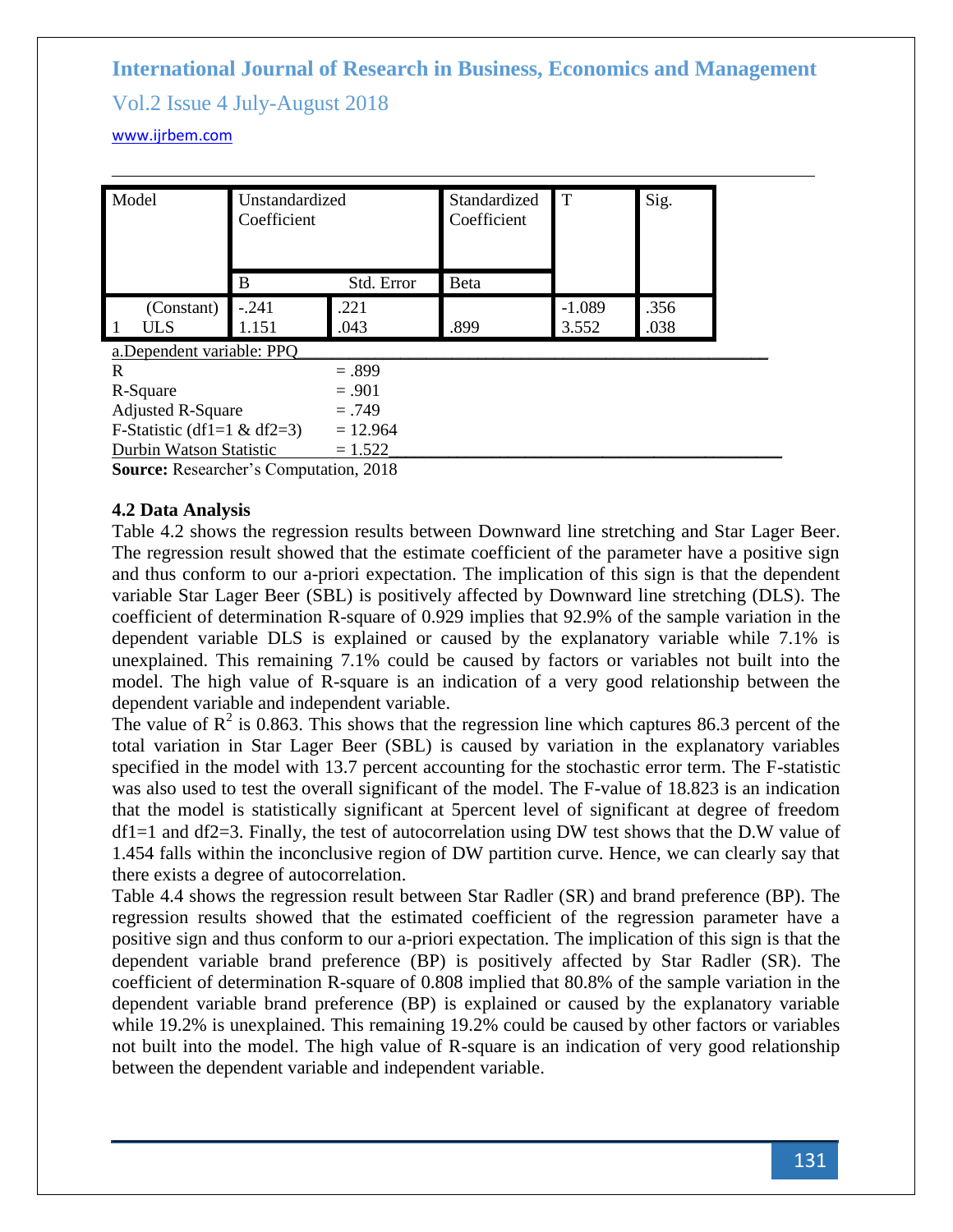Vol.2 Issue 4 July-August 2018

<www.ijrbem.com>

The value of  $\mathbb{R}^2$  is 0.744. This shows that the regression line which captures 74.4 percent of the total variation in brand preference (BP) is caused by variation in the explanatory variable specified in the model with 25.6 percent accounting for the stochastic error term. The F-statistic was also used to test the overall significant of the model. The F-value was also used to test the overall significance of the model. The F-value of 12.617 is an indication that the model is statistically significant at 5 percent level of significant at degree of freedom df1=1 and df2=3. Finally the test of autocorrelation using DW test shows that D.W value of 2.268 falls within the conclusive region of DW partition curve. Hence, we can clearly say that there exists no degree of autocorrelation.

Table 4.5 shows the regression result between Star Lite and perceived product quality. The regression results showed that the estimated coefficient of the regression parameter have a positive sign and thus conform to our a-priori expectation. The implication of this sign is that Star Lite (SL) is positively affected by perceived product quality (PPQ). The coefficient of determination R-square of 0.901 implied that 90.1% of the sample variation in the dependent variable perceived product quality (PPQ) is explained or caused by the explanatory variable while 9.9% is unexplained. This remaining 19.2% could be caused by other factors or variables not built into the model. The high value of R-square is an indication of very good relationship between the dependent variable and independent variable.

The value of  $\mathbb{R}^2$  is 0.749. This shows that the regression line which captures 74.9 percent of the total variation in perceived product quality (PPQ) is caused by variation in the explanatory variable specified in the model with 25.1 percent accounting for the stochastic error term. The Fstatistic was also used to test the overall significant of the model. The F-value was also used to test the overall significance of the model. The F-value of 12.964 is an indication that the model is statistically significant at 5 percent level of significant at degree of freedom df1=1 and df2=3. Finally the test of autocorrelation using DW test shows that D.W value of 1.522 falls within the conclusive region of DW partition curve. Hence, we can clearly say that there exists no degree of autocorrelation.

# **4.3 Test of Hypotheses**

# **Hypothesis one**

**Ho1:** there is no significant relationship between downward line stretching and Star lager beer. With reference to table 4.3, the calculated t-statistics of 4.339 is greater than the critical value (i.e. 1.96), the null hypothesis is rejected and the alternative is accepted. This means that downward line stretching has a significant influence on star larger beer.

# **Hypothesis two**

**Ho2:** there is no significant relationship between Star Radler and brand preference*.*

With reference to table 4.4, the calculated t-statistics of 3.552 is greater than the critical value (i.e. 1.96), the null hypothesis is rejected and the alternative is accepted. This means that Star Radler has a significant influence on brand preference of the product line.

# **Hypothesis three**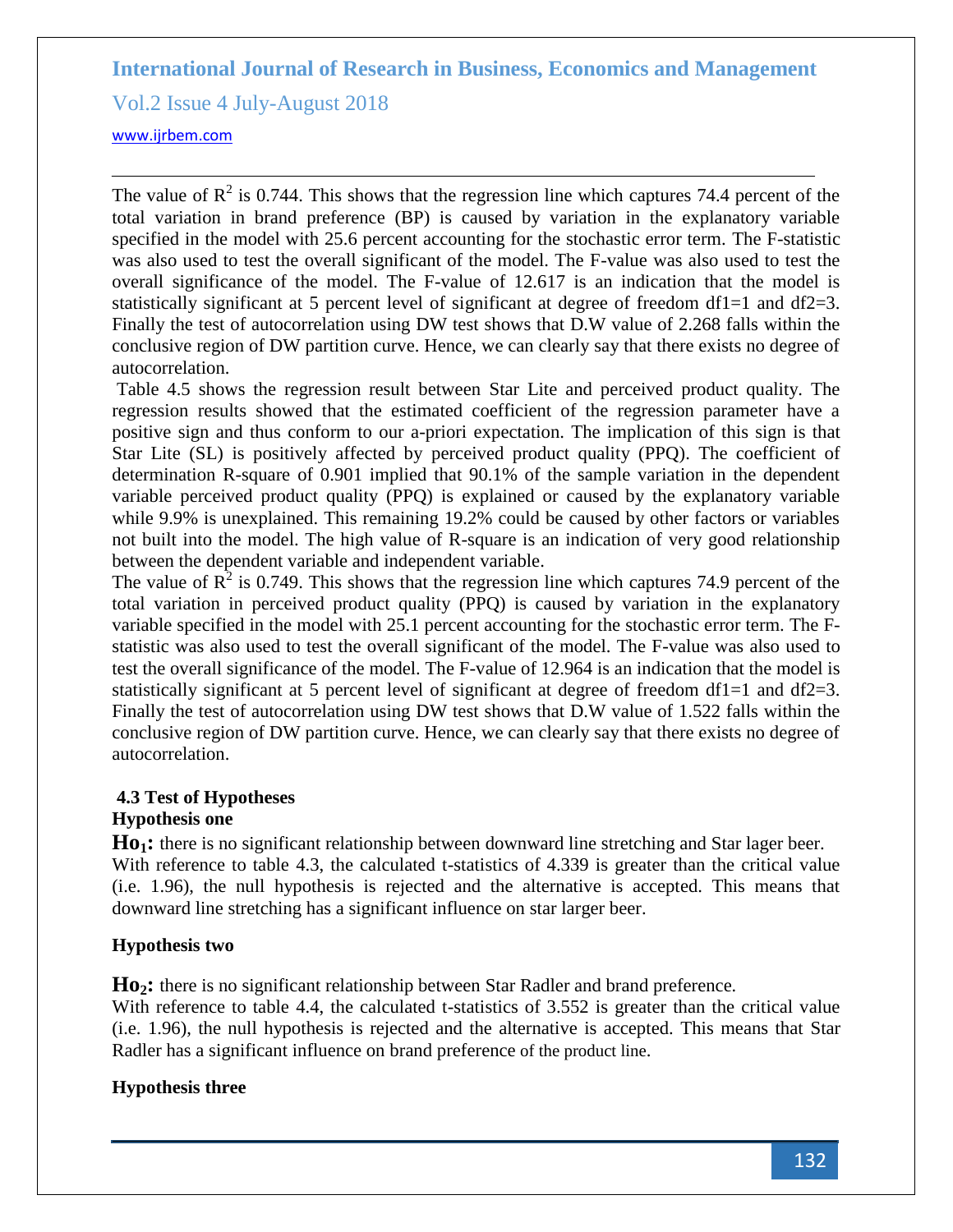Vol.2 Issue 4 July-August 2018

<www.ijrbem.com>

Ho<sub>3</sub>: there is no significant relationship between Star Lite and perceived product quality.

With reference to table 4.5, the calculated t-statistics of 3.601 is greater than the critical value (i.e. 1.96), the null hypothesis is rejected and the alternative is accepted. This means that Star Lite has a significant influence on perceived product quality of the product line.

# **4.4 Discussion of findings**

Based on the analysis and the empirical results, the study revealed that the estimated coefficient of the regression parameter have a positive sign and thus conform to our a-priori expectation. The implication of this sign is that the dependent variables Star Lager Beer (SLB), brand preference (BP), and perceived product quality (PPQ) are positively affected by the downward line stretching (DLS), Star Radler (SR) and Star Lite (SL). The study also reveals that there is a very high relationship between product line stretching strategy and the various dependent variables.

#### **5.1 Summary of Findings**

Simple regression techniques were employed in analyzing the data collected. Based on the results of the analysis, the following findings were made:

1. With reference to table 4.3, the calculated t-statistics of 4.339 is greater than the critical value (i.e. 1.96), the null hypothesis is rejected and the alternative is accepted. This means that downward line stretching has a significant influence on star lager beer product line.

2. With reference to table 4.4, the calculated t-statistics of 3.552 is greater than the critical value (i.e. 1.96), the null hypothesis is rejected and the alternative is accepted. This means that brand preference of the product line has a significant influence on Star Radler.

3. With reference to table 4.5, the calculated t-statistics of 3.601 is greater than the critical value (i.e. 1.96), the null hypothesis is rejected and the alternative is accepted. This means that Star Lite has a significant influence on perceived product quality of star larger beer product line.

# **5.2 Conclusion**

Effective and efficient product line stretching strategy is crucial for enhanced brand performance. That study analyses the effect of product line stretching strategy on Star larger beer in Umuahia, Abia State.

The researcher having followed the due process of an Ex-Post Facto research to arrive at the result which are in tandem with hypotheses and objectives of the research is convinced that various components of downward line stretching strategy has a significant influence on Star Lager Beer, brand preference and perceived product quality. Firms can attain a significant level of competitive advantage through downward line stretching strategy.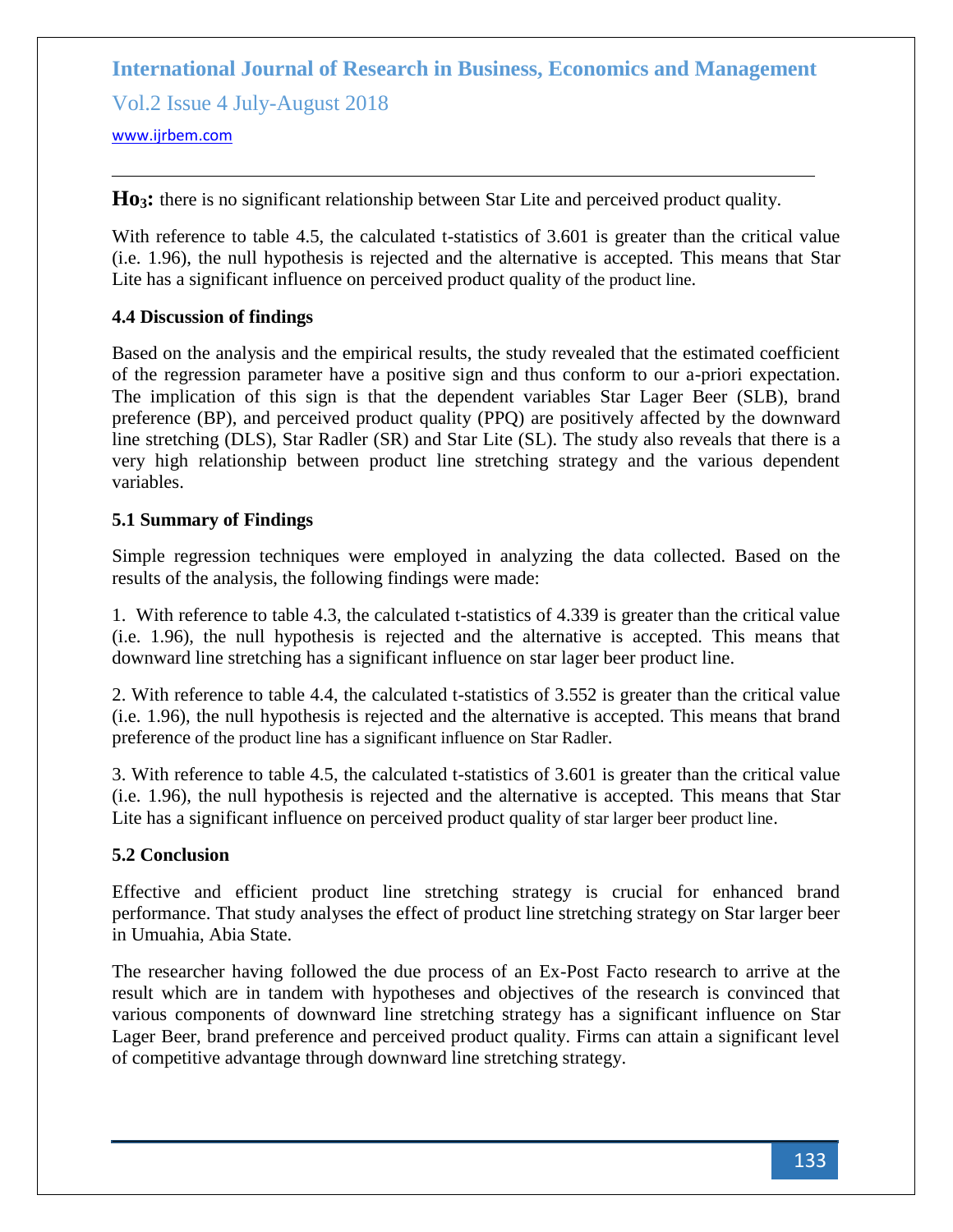Vol.2 Issue 4 July-August 2018

<www.ijrbem.com>

It is hereby conclude that that brand preference of Star Lager beer affect Star Radler positively. Hence, most people who sort for Star Radler do so because of the brand image of the original parent brand which is Star Lager beer.

#### **5.3 Recommendations**

In the light of these findings, the research has a conviction that if these recommendations offered below are considered and implemented by the corporate organizations, it will go a long way to improve brand performance.

Business entities should do more on the area of customer satisfaction as the customers are the pillars of any business, so more should be done to stretch products in such a such that the perceived quality of the parent brand image will not be diluted and also customer should be given products that will meet their expectations.

Organizations involved Product line stretching (PLS) should ensure:

1. That their product lines are not stretched in a manner that the market for the product line would be cannibalized.

2. That their product lines are not over stretched in other not to affect the original brand image.

3. That their product lines are not too lengthy as it may confuse consumers.

4. That their products are readily available in every retail outlets because in today's buyer market, if a brand is not available, another brand will conveniently take its palce.

5. The company should strive to improve their operational efficiencies by leveraging innovative technology.

6. That they improve on their marketing communication strategies to build brand awareness and persuade consumers to patronize their product lines.

7. The market is sophisticated and highly competitive; Nigeria Breweries Plc should focus on developing core competencies to protect their customers from being fooled by competitors who are always very quick at imitating their products.

# **Limitation/Suggestion for Further Studies**

The major limitation of the study revolves around the sample size and the scope that was selected for this study. Hence, future studies should endeavor to increase the sample size and also expand the scope of the study.

# **References**

Aaker, D. A. (1991). Managing Brand Equity: Capitalizing on the Valued of a Brand Name. The Free Press, New York.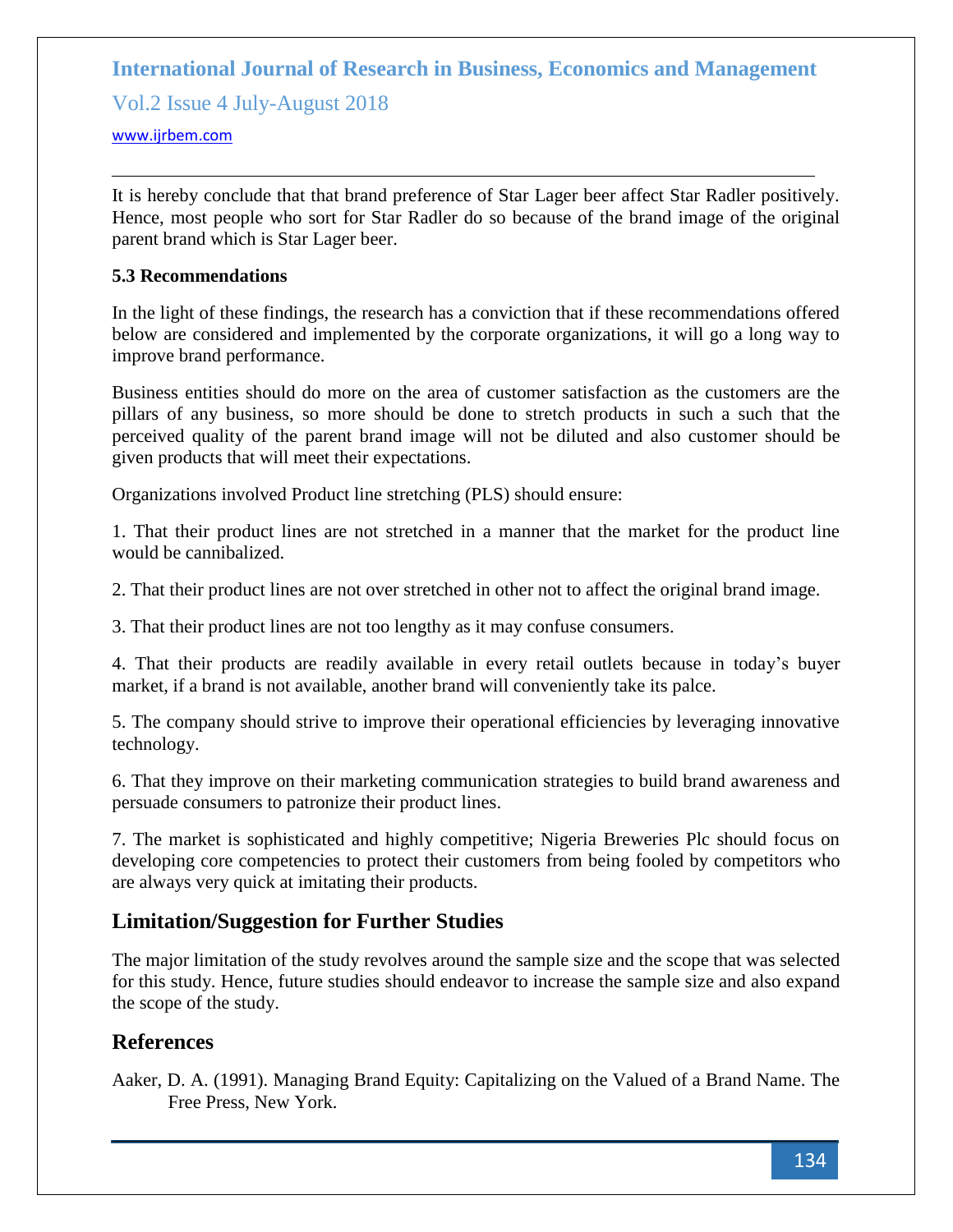Vol.2 Issue 4 July-August 2018

#### <www.ijrbem.com>

- Aaker, D., and Jacobson, R. (2001).The value relevance of brand attitude in high-technology markets. *Journal of Marketing Research*, 38(4), 485-493.
- Aaker, D. A., Kumar, V. and Day, G. (2004), Marketing Research, (8<sup>th</sup> Edition). New York: John Wiley & Sons.
- Afuah, A., andTucci, C. L. (2012).Crowdsourcing as a solution to distant search.*Academy of Management Review*, 37(1), 355-375.
- Agrawal, R. (2010). Product Strategies and Firm Survival in Technologically Dynamic Industries. *Journal of Management Studies,* 13(1), 68-72.
- Ailawadi, K., Lehmann, D. and Neslin, S. (2003). Revenue Premium as an Outcome Measure of Brand Equity. *Journal of Marketing*, 67(6), 1-17
- Ashish, S. (2016). Research on Product Line Strategy and Brand Identity. Thesis: Centria University of Applied Science, India.
- Coen, C. A., andMaritan, C. A. (2011).Investing in capabilities: The dynamics of resource allocation. *Organization Science*, 22(1), 99-117.
- Cyert, R. M., and March, J. G.  $(2016)$ . A behavioral theory of the firm  $(4<sup>th</sup>ed.)$ . Oxford, England: Blackwell.
- Davcik, N. S. (2013). An Empirical Investigation of Brand Equity: Drivers and their Consequences, *British Food Journal,* 115 (9), 1342-1360
- Donthu, Y. B. N. and Lee, S. (2000), An Examination of Selected Marketing Mix Elements and Brand Equity. *Journal of the Academy of Marketing Science*, 28 (2), 95-211.
- ElhamHeidarian, A. K. (2015). The effect of brand equity on consumer purchasing behavior Case study: Food famous brands in Mashhad Industrial Town. *Applied mathematics in Engineering, Management and Technology*, 335-340.
- Fehle, F., Fournier, S., Madden T. and Shrider, D. (2008): Brand Value and Asset Pricing. *Quarterly Journal of Finance and Accounting*, 47 (1), 3-26.
- Gatignon, H., Tushman, M. L., Smith, W., and Anderson, P. (2002). A structural approach to assessing innovation:Construct development of innovation locus, type, andcharacteristics. *Management Science*, 48(1), 1103-1122.
- Keller, K. L. (2003), "Brand Synthesis: The Multidimensionality of Brand Knowledge", *Journal of Consumer Research,* 29(4), 234- 240
- Keller, K.L. (2003). Strategic Brand Management: Building, Measuring, and Managing Brand Equity. Prentice-Hall International, Hemel Hempstead